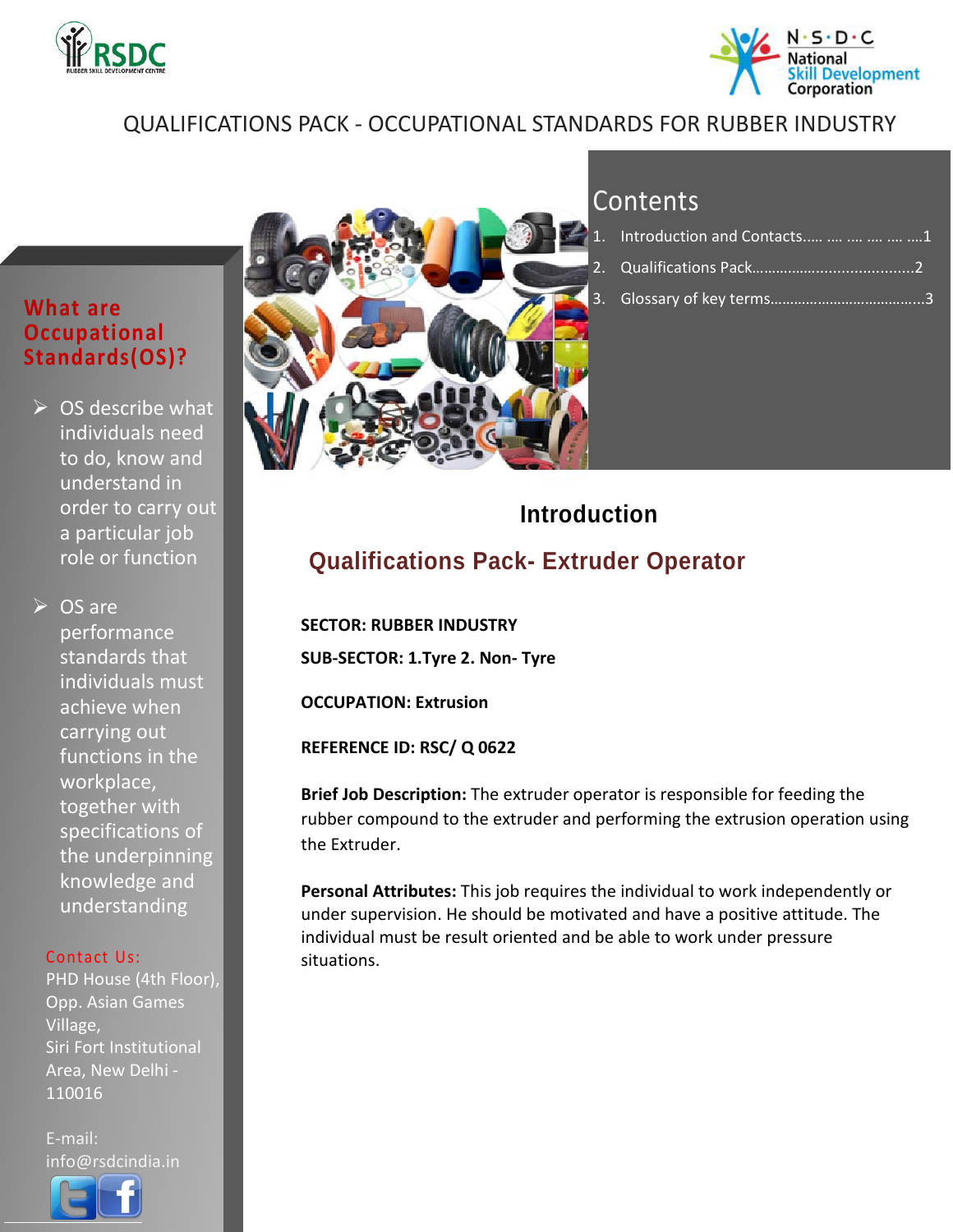



<span id="page-1-0"></span>

| <b>Qualifications Pack Code</b>                                   |                  | <b>RSC/Q0622</b>                                                                                                                                                                                                                                                                                                                                                                                 |                                       |          |
|-------------------------------------------------------------------|------------------|--------------------------------------------------------------------------------------------------------------------------------------------------------------------------------------------------------------------------------------------------------------------------------------------------------------------------------------------------------------------------------------------------|---------------------------------------|----------|
| <b>Job Role</b>                                                   |                  | <b>Extruder Operator</b>                                                                                                                                                                                                                                                                                                                                                                         |                                       |          |
| Credits(NVEQF/NVQF/NSQF)<br>[OPTIONAL]                            |                  |                                                                                                                                                                                                                                                                                                                                                                                                  | <b>Version number</b>                 | 1.0      |
| <b>Sector</b>                                                     | Rubber           |                                                                                                                                                                                                                                                                                                                                                                                                  | <b>Drafted on</b>                     | 04/06/13 |
| <b>Sub-sector</b>                                                 |                  | <b>Tyre and Non-Tyre</b>                                                                                                                                                                                                                                                                                                                                                                         | Last reviewed on                      | 14/06/13 |
| <b>Occupation</b>                                                 | <b>Extrusion</b> |                                                                                                                                                                                                                                                                                                                                                                                                  | <b>Next review date</b>               | 14/06/14 |
| <b>Job Role</b>                                                   |                  | <b>Extrusion</b>                                                                                                                                                                                                                                                                                                                                                                                 |                                       |          |
| <b>Role Description</b>                                           |                  | The extruder operator is responsible for feeding the rubber<br>compound to the extruder and performing the extrusion<br>operation using the Extruder.                                                                                                                                                                                                                                            |                                       |          |
| <b>NVEQF/NVQF level</b>                                           |                  | $\overline{4}$                                                                                                                                                                                                                                                                                                                                                                                   |                                       |          |
| <b>Minimum Educational Qualifications*</b>                        |                  | Class X                                                                                                                                                                                                                                                                                                                                                                                          |                                       |          |
| <b>Maximum Educational Qualifications*</b>                        |                  | ITI/Graduate in Science                                                                                                                                                                                                                                                                                                                                                                          |                                       |          |
| <b>Training</b><br>(Suggested but not mandatory)                  |                  | Training on operation of machinery                                                                                                                                                                                                                                                                                                                                                               |                                       |          |
| <b>Experience</b>                                                 |                  | In lieu of minimum qualification the employee has worked as a<br>semi-skilled helper for minimum 6 months in the same role.                                                                                                                                                                                                                                                                      |                                       |          |
| <b>Applicable National Occupational</b><br><b>Standards (NOS)</b> |                  | <b>Compulsory:</b><br>1.<br>RSC/N2301(Feed Rubber Compound and Perform<br><b>Extrusion Operation)</b><br>RSC/N5001 (To carry out housekeeping)<br>2.<br>3.<br>RSC/N5002 (To carry out reporting and documentation)<br>4.<br>RSC/N5003 (To carry out quality checks quality control)<br>5<br>RSC/N5004 (To carry out problem estimation and<br>escalation)<br><b>Optional:</b><br>6.<br><b>NA</b> |                                       |          |
| <b>Performance Criteria</b>                                       |                  |                                                                                                                                                                                                                                                                                                                                                                                                  | As described in the relevant OS units |          |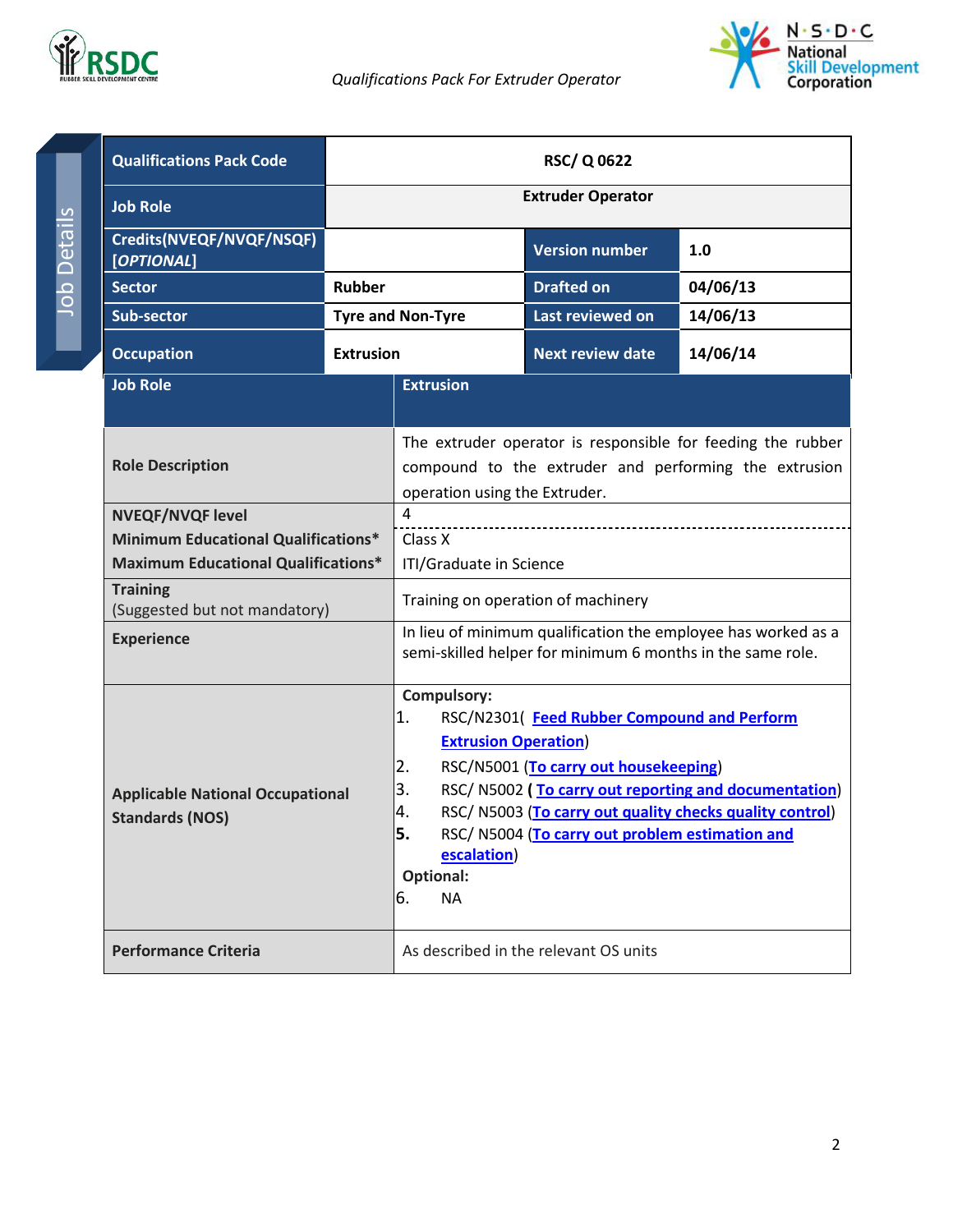



| <b>Keywords /Terms</b>        | <b>Description</b>                                                            |
|-------------------------------|-------------------------------------------------------------------------------|
| Sector                        | Sector is a conglomeration of different business operations having similar    |
|                               | businesses and interests. It may also be defined as a distinct subset of the  |
|                               | economy whose components share similar characteristics and interests.         |
| Sub-sector                    | Sub-sector is derived from a further breakdown based on the                   |
|                               | characteristics and interests of its components.                              |
| Occupation                    | Occupation is a set of job roles, which perform similar/related set of        |
|                               | functions in an industry.                                                     |
| Function                      | Function is an activity necessary for achieving the key purpose of the        |
|                               | sector, occupation, or area of work, which can be carried out by a person     |
|                               | or a group of persons. Functions are identified through functional            |
|                               | analysis and form the basis of OS.                                            |
| Job Role                      | Job role defines a unique set of functions that together form a unique        |
|                               | employment opportunity in an organization.                                    |
| <b>OS</b>                     | OS specify the standards of performance an individual must achieve            |
|                               | when carrying out a function in the workplace, together with the              |
|                               | knowledge and understanding they need to meet that standard                   |
|                               | consistently. Occupational Standards are applicable both in the Indian        |
|                               | and global contexts.                                                          |
| Performance Criteria          | Performance Criteria are statements that together specify the standard        |
|                               | of performance required when carrying out a task.                             |
| <b>NOS</b>                    | NOS are Occupational Standards which apply uniquely in the Indian<br>context. |
| <b>Qualifications Pack</b>    | Qualifications Pack Code is a unique reference code that identifies a         |
| Code                          | qualifications pack.                                                          |
| <b>Qualifications Pack</b>    | Qualifications Pack comprises the set of OS, together with the                |
|                               | educational, training and other criteria required to perform a job role. A    |
|                               | Qualifications Pack is assigned a unique qualification pack code.             |
| Unit Code                     | Unit Code is a unique identifier for an Occupational Standard, which is       |
|                               | denoted by an 'N'.                                                            |
| Unit Title                    | Unit Title gives a clear overall statement about what the incumbent           |
|                               | should be able to do.                                                         |
| Description                   | Description gives a short summary of the unit content. This would be          |
|                               | helpful to anyone searching on a database to verify that this is the          |
|                               | appropriate OS they are looking for.                                          |
| Knowledge and                 | Knowledge and Understanding are statements which together specify the         |
| Understanding                 | technical, generic, professional and organizational specific knowledge        |
|                               | that an individual needs in order to perform to the required standard.        |
| <b>Organizational Context</b> | Organizational Context includes the way the organization is structured        |
|                               | and how it operates, including the extent of operative knowledge              |
|                               | managers have of their relevant areas of responsibility.                      |
| <b>Technical Knowledge</b>    | Technical Knowledge is the specific knowledge needed to accomplish            |
|                               | specific designated responsibilities.                                         |
| Core Skills or Generic        | Core Skills or Generic Skills are a group of skills that are key to learning  |
| <b>Skills</b>                 | and working in today's world. These skills are typically needed in any        |
|                               | work environment. In the context of the OS, these include                     |
|                               | communication related skills that are applicable to most job roles.           |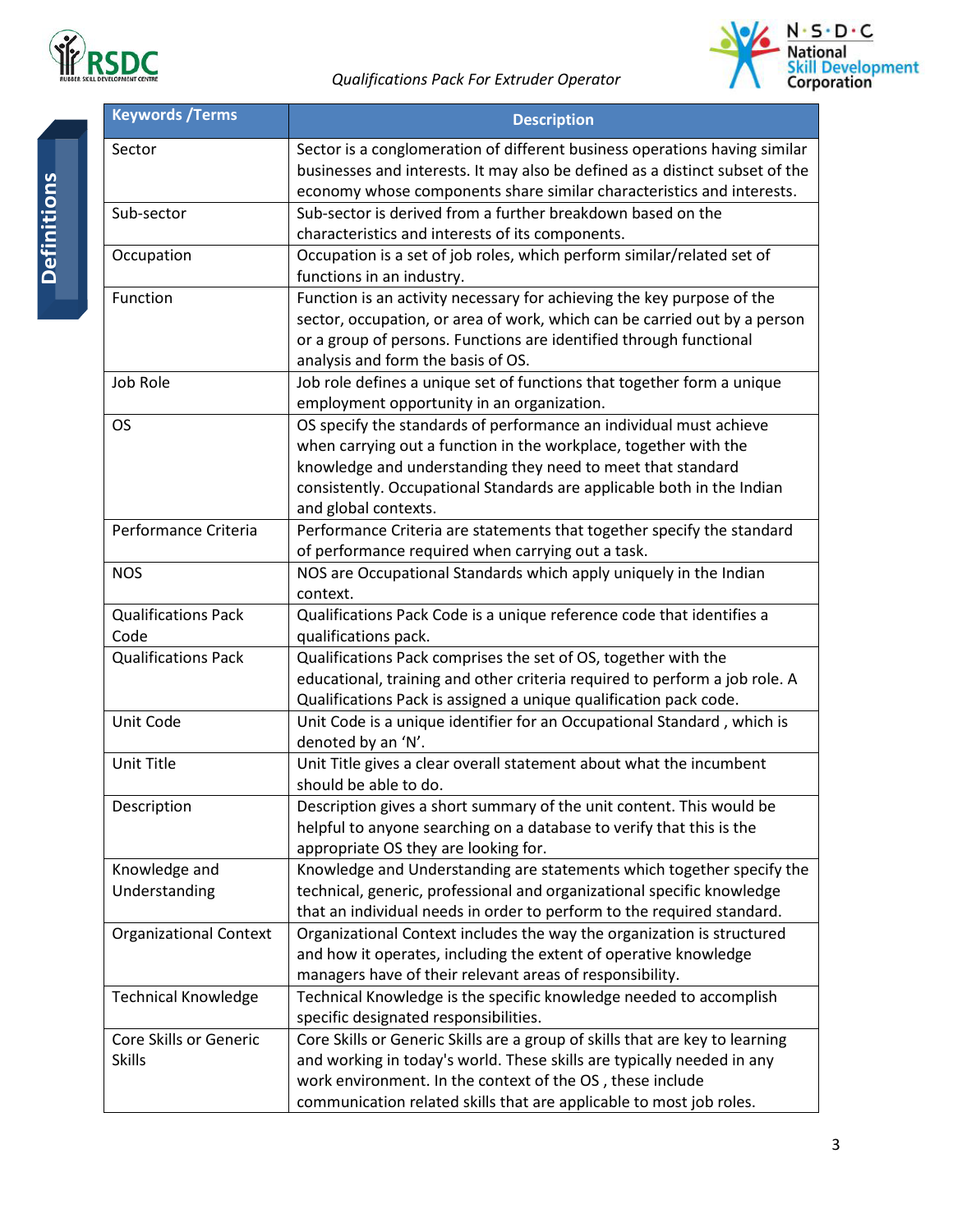

<span id="page-3-0"></span>---------------------------------------------------------------------------------------------------------------------------------------



# **National Occupational Standard**



### **Overview**

**This unit is about feeding rubber compound to the extruder and performing the extrusion operation using the Extruder**

---------------------------------------------------------------------------------------------------------------------------------------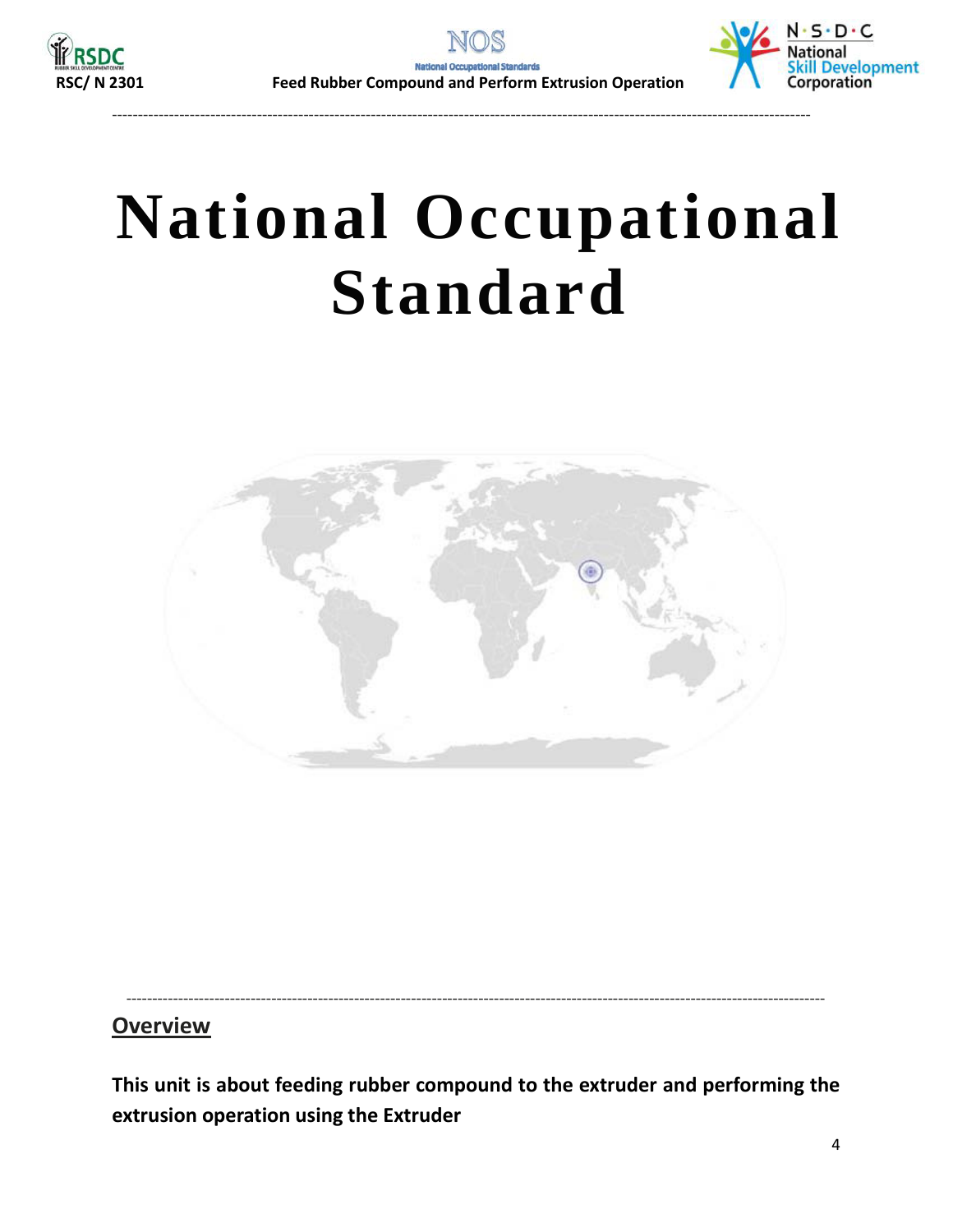

<span id="page-4-0"></span>



**RSDC**<br>RSC/ N 2301 **Feed Rubber Compound and Perform Extrusion Operation**<br>RSC/ N 2301 **Feed Rubber Compound and Perform Extrusion Operation** 

| <b>Unit Code</b>                           | <b>RSC / N 2301</b>                                                                                                                                                                                                                                                                                                                                                                                                                                                                                                                                                                                                                                                                                                                                                                                                                                          |  |
|--------------------------------------------|--------------------------------------------------------------------------------------------------------------------------------------------------------------------------------------------------------------------------------------------------------------------------------------------------------------------------------------------------------------------------------------------------------------------------------------------------------------------------------------------------------------------------------------------------------------------------------------------------------------------------------------------------------------------------------------------------------------------------------------------------------------------------------------------------------------------------------------------------------------|--|
| <b>Unit Title</b><br>(Task)                | Feed rubber compound to the Extruder and perform extrusion operation                                                                                                                                                                                                                                                                                                                                                                                                                                                                                                                                                                                                                                                                                                                                                                                         |  |
| <b>Description</b>                         | This unit is about feeding rubber compound to the extruder and performing the<br>extrusion operation using the Extruder                                                                                                                                                                                                                                                                                                                                                                                                                                                                                                                                                                                                                                                                                                                                      |  |
| <b>Scope</b>                               | This unit/task covers the following:                                                                                                                                                                                                                                                                                                                                                                                                                                                                                                                                                                                                                                                                                                                                                                                                                         |  |
|                                            | Ensuring housekeeping and safety in the extrusion area<br>Feeding the compound to the extruder<br>Performing extrusion operation<br>Batching off the extruded products                                                                                                                                                                                                                                                                                                                                                                                                                                                                                                                                                                                                                                                                                       |  |
|                                            |                                                                                                                                                                                                                                                                                                                                                                                                                                                                                                                                                                                                                                                                                                                                                                                                                                                              |  |
| Performance Criteria (PC) w.r.t. the Scope |                                                                                                                                                                                                                                                                                                                                                                                                                                                                                                                                                                                                                                                                                                                                                                                                                                                              |  |
| <b>Element</b>                             | <b>Performance Criteria</b>                                                                                                                                                                                                                                                                                                                                                                                                                                                                                                                                                                                                                                                                                                                                                                                                                                  |  |
| <b>Raw material</b><br>appropriateness     | To be competent, the user/individual on the job must be able to<br>PC1. Handle the rubber compound to avoid contamination<br>PC2. Ensure that batch size of rubber compound is as per organisatioanl SOP<br>PC3. Ensure the compound lab ok status                                                                                                                                                                                                                                                                                                                                                                                                                                                                                                                                                                                                           |  |
| <b>Operations</b>                          | PC4. Select the correct compound<br>PC5. Feed the extruder with proper strip width and thickness of correct dimension<br>as per specification with respect to size<br>PC6. Produce product of correct width, length thickness and texture (if<br>template/die has been used)<br>PC7. Ensure the product/output weight through online weighing scale as per<br>specification to avoid rework or rejections.<br>PC8. Visually inspect the rubber strip to make sure it is free from defects and meets<br>required specifications for further processing.<br>PC9. Ensure the extrudate temperature to control the material rejections<br>PC10. Ensure dimensions of the extrudate conforms to the specifications<br>PC11. Ensure that the extruded product is handled carefully and is free from<br>contamination<br>PC12. Ensure housekeeping in extruder area |  |
| <b>Health &amp; Safety</b>                 | PC13. Perform the checks of upstream/ downstream equipments before starting the<br>machine<br>PC14. Handle the moving parts like the conveyor belts, the feed inlet and discharge<br>port, belts, gears and other rotating parts when the machine is running<br>PC15. Ensure the provision of covers(if any) in the all moving parts while in operation                                                                                                                                                                                                                                                                                                                                                                                                                                                                                                      |  |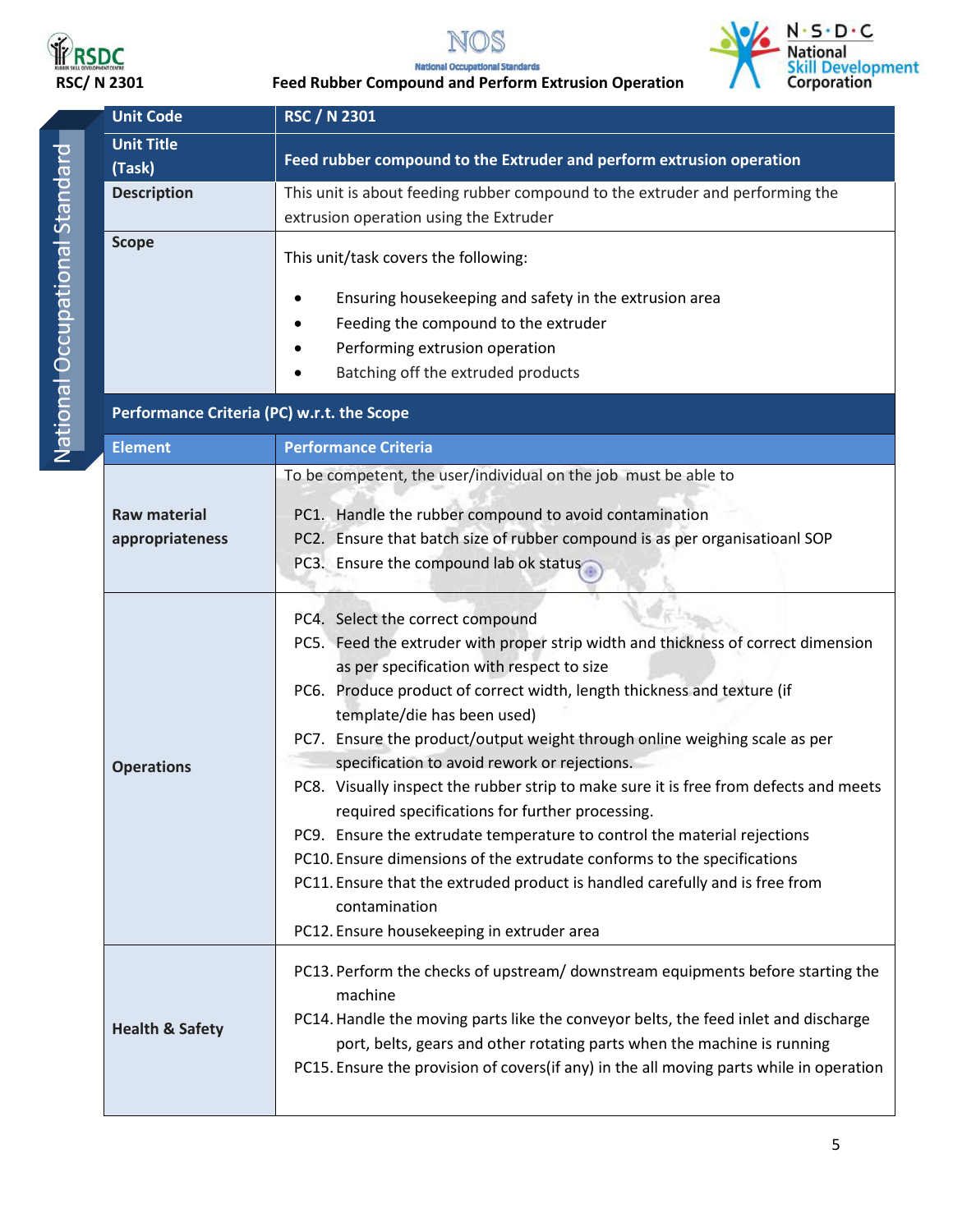

 $N \cdot S \cdot D \cdot C$  $\frac{d}{dt}$ National<br>Skill Development<br>Corporation

**RSDC**<br>RSC/ N 2301 **Feed Rubber Compound and Perform Extrusion Operation** 

|                                                                                                             | PC16. Operate the conveyor belt within the speed limit at all times and always be<br>aware of the upper limit<br>PC17. Maintain protocol while the machine is in operation, like never reaching over<br>the machine or machine guard to the point of operation<br>PC18. Handle the hot extrudates properly using hand gloves and other safety<br>equipment<br>PC19. Ensure that the direct exposure of the extrudate to the skin is minimized<br>PC20. Adhere to all safety norms (like wearing protective gloves, shoe, safety goggles<br>etc)<br>PC21. Ensure the functioning of mill safety switch / safety bar in all mills<br>PC22. Comply with health, safety, environment guidelines, regulations etc in<br>accordance with international/national standards or organizational SOP                                                                                                                                                                                                                                                                                                                                                                                                                                                                                                                                                                                                                                                                                                                          |
|-------------------------------------------------------------------------------------------------------------|--------------------------------------------------------------------------------------------------------------------------------------------------------------------------------------------------------------------------------------------------------------------------------------------------------------------------------------------------------------------------------------------------------------------------------------------------------------------------------------------------------------------------------------------------------------------------------------------------------------------------------------------------------------------------------------------------------------------------------------------------------------------------------------------------------------------------------------------------------------------------------------------------------------------------------------------------------------------------------------------------------------------------------------------------------------------------------------------------------------------------------------------------------------------------------------------------------------------------------------------------------------------------------------------------------------------------------------------------------------------------------------------------------------------------------------------------------------------------------------------------------------------|
| <b>Knowledge and Understanding (K)</b>                                                                      |                                                                                                                                                                                                                                                                                                                                                                                                                                                                                                                                                                                                                                                                                                                                                                                                                                                                                                                                                                                                                                                                                                                                                                                                                                                                                                                                                                                                                                                                                                                    |
| A. Organizational<br><b>Context</b><br>(Knowledge of the<br>company /<br>organization and<br>its processes) | The user/individual on the job needs to know and understand:<br>KA1. Different types of Extruders and their operation as well as control panel.<br>KA2. Implications of poorly prepared equipment, power failure etc<br>KA3. Material disposal procedure, importance of appropriate disposal of material<br>and implications of not following the material disposal procedure<br>KA4. Quality and damage checks to be done and importance of the same<br>KA5. Importance of identifying non-conforming products and storage of the same<br>KA6. Risk and impact of not following defined procedures/work instructions<br>KA7. Escalation matrix for reporting identified issues<br>KA8. Types of documentation in organization and importance of the same<br>KA9. Records to be maintained and implications of non-maintenance of the same<br>KA10. Importance of housekeeping & good shop floor practices (eg. 3S & 5S)<br>KA11. Health, Safety and Environment guidelines, legislation and regulations as<br>applicable<br>KA12. Personal protection( Which protective equipment to be used and how)<br>KA13. Impact of poor practices on health, safety and environment<br>KA14. Potential hazards and actions to minimize the same.<br>KA15. Escalation matrix and escalation procedure for reporting hazards.<br>KA16. Importance of FIFO)<br>KA17. Impact of various practices on cost, quality, productivity, delivery and safety<br>KA18. Handover/ Takeover the equipment/ work area as per company's SOP |
| <b>B. Technical</b><br>Knowledge                                                                            | The user/individual on the job needs to know and understand:<br>KB1. The emergency stops procedures for the extruding machine.                                                                                                                                                                                                                                                                                                                                                                                                                                                                                                                                                                                                                                                                                                                                                                                                                                                                                                                                                                                                                                                                                                                                                                                                                                                                                                                                                                                     |
|                                                                                                             | KB2. Cleanliness and safety requirements for commencing a extruding batch<br>operation<br>KB3. Tolerance levels for various parameters (temperature, pressure, rpm and<br>weight)<br>KB4. Proper feeding rate (to avoid under/over feeding) during the operation and                                                                                                                                                                                                                                                                                                                                                                                                                                                                                                                                                                                                                                                                                                                                                                                                                                                                                                                                                                                                                                                                                                                                                                                                                                               |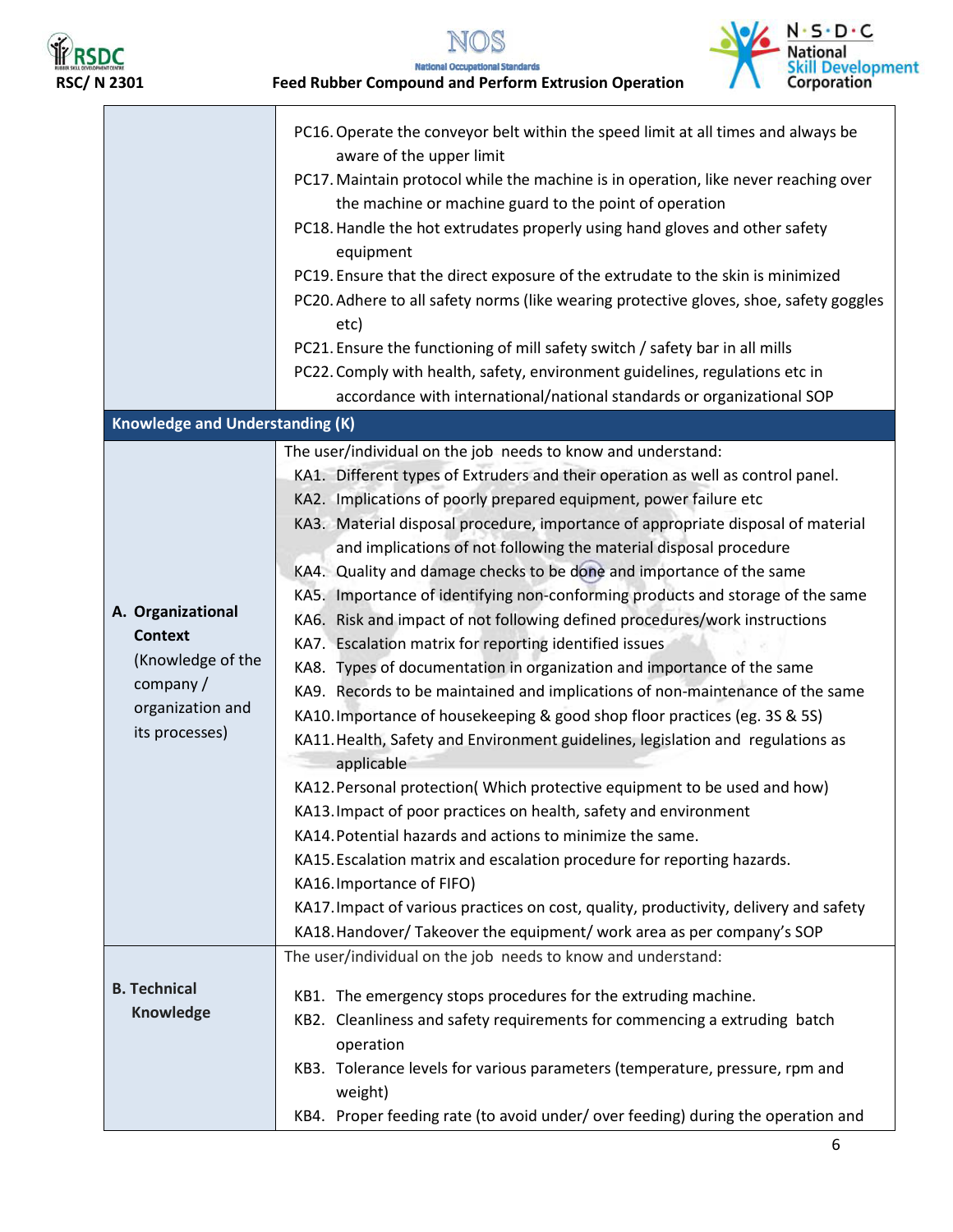

NOS



|                                          | n <i>s</i> b c<br>National                                                                                                                                                                                                                                                                                                                                                                                                                                                                                                                                                                                                                                                                                                                                                                                                                                                                           |
|------------------------------------------|------------------------------------------------------------------------------------------------------------------------------------------------------------------------------------------------------------------------------------------------------------------------------------------------------------------------------------------------------------------------------------------------------------------------------------------------------------------------------------------------------------------------------------------------------------------------------------------------------------------------------------------------------------------------------------------------------------------------------------------------------------------------------------------------------------------------------------------------------------------------------------------------------|
| <b>RSC/N2301</b>                         | <b>Skill Developme</b><br>Corporation<br><b>National Occupational Standards</b><br><b>Feed Rubber Compound and Perform Extrusion Operation</b>                                                                                                                                                                                                                                                                                                                                                                                                                                                                                                                                                                                                                                                                                                                                                       |
|                                          | maintaining constant back pressure<br>KB5. Health hazards of process and compounding ingredients<br>KB6. Measurement techniques using gauges and balance (for thickness, width and<br>weight)<br>KB7. The effects of continuous direct exposure of the extrudate to the skin<br>KB8. Types of defects leading to rejections, reasons and possible solutions<br>KB9. Units of measurement<br>KB10. Response to emergencies e.g. Power failures, fire and system failures and<br>manual intervention to avoid disaster                                                                                                                                                                                                                                                                                                                                                                                 |
| Skills (S)                               | KB11. Knowledge of appropriate batch size with respect to appropriate machinery                                                                                                                                                                                                                                                                                                                                                                                                                                                                                                                                                                                                                                                                                                                                                                                                                      |
| A. Core Skills/<br><b>Generic Skills</b> | <b>Writing Skills</b><br>The user/individual on the job needs to know and understand how to:<br>SA1. Construct simple sentences and express ideas clearly through written<br>communication<br>SA2. Fill up appropriate technical forms, process charts, activity logs in required<br>format of the company<br>SA3. Write simple letters, mails, etc<br>SA4. Perform functional mathematical operations, including apply basic<br>mathematical principles, such as numbers and space, and techniques such as<br>estimation and approximation, for practical purposes<br><b>Reading and Understanding Skills</b><br>The user/individual on the job needs to know and understand how to:<br>SA5. Read and understand manuals, health and safety instructions, memos, reports,<br>job cards etc<br>SA6. Read images, graphs, diagrams<br>SA7. Understand the various coding systems as per company norms |
|                                          | <b>Oral Communication (Listening and Speaking skills)</b><br>The user/individual on the job needs to know and understand how to:<br>SA8. Express statements, opinions or information clearly so that others can hear<br>and understand<br>SA9. Respond appropriately to any queries<br>SA10. Communicate with supervisor<br>SA11. Communicate with upstream and downstream teams<br>SA12. Work in a team and other behavioral skills required to support the small group<br>activities (Quality Circle, Cross Functional Team, Suggestion Scheme)<br>Integrity                                                                                                                                                                                                                                                                                                                                       |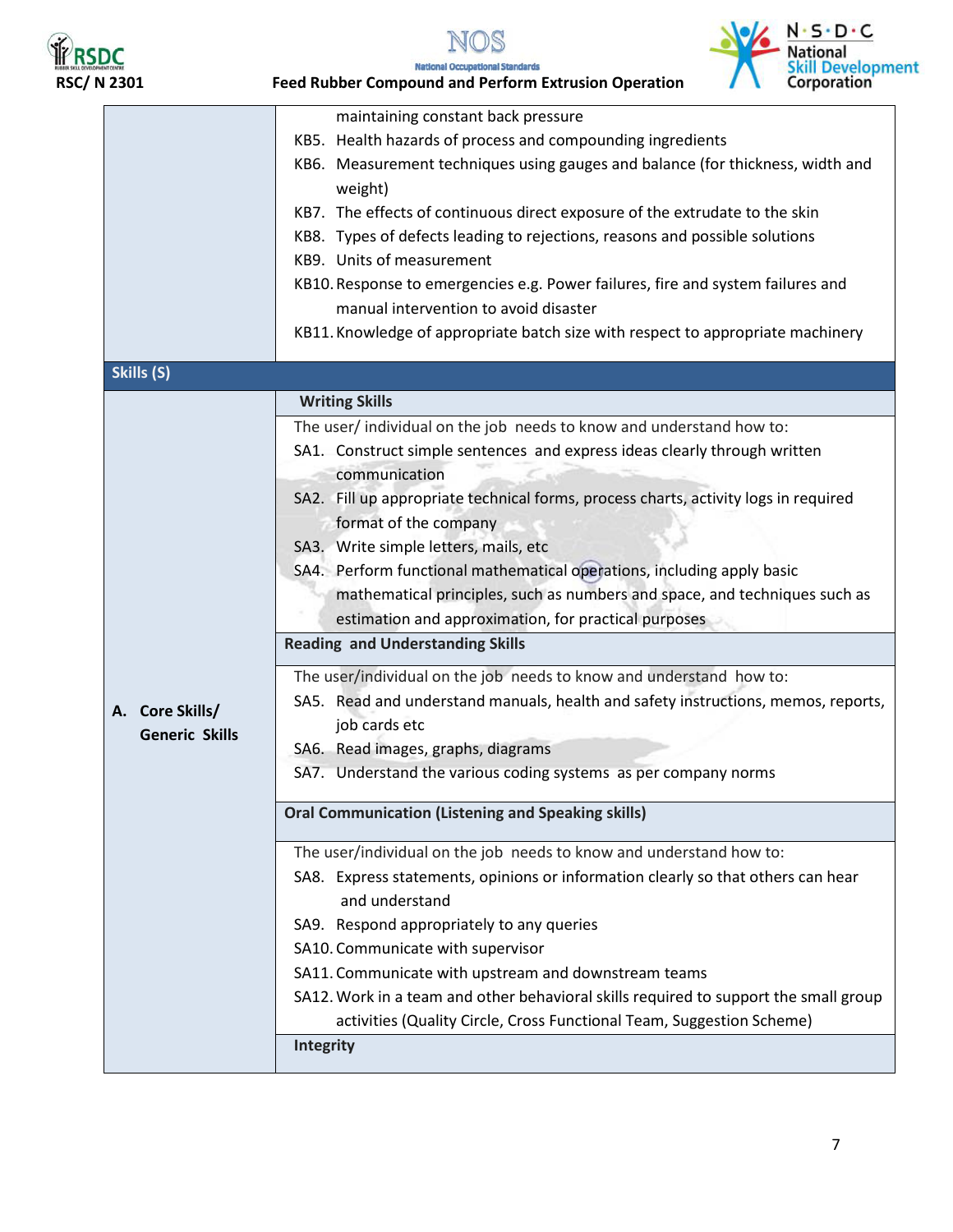





**RSDC**<br>RSC/ N 2301 **Feed Rubber Compound and Perform Extrusion Operation** 

|                               | The user/individual on the job needs to know and understand how to:                                                                            |
|-------------------------------|------------------------------------------------------------------------------------------------------------------------------------------------|
|                               | SA13. Practice honesty with respect to company property and time                                                                               |
|                               | SA14. Communicate with people in a form and manner and using language that is<br>open and respectful                                           |
|                               | SA15. Resolve any difficulties in relationships with colleagues, or get help from an                                                           |
|                               | appropriate person, in a way that preserves goodwill and trust                                                                                 |
|                               | <b>Motivation</b>                                                                                                                              |
|                               | The user/individual on the job needs to know and understand how to:                                                                            |
|                               | SA16. Take responsibility for completing one's own work assignment                                                                             |
|                               | SA17. Take initiative to enhance/learn skills in ones's area of work                                                                           |
|                               | SA18. The capacity to learn from experience in a range of settings and scenarios and<br>the capacity to reflect on and analyse one's learning. |
|                               | SA19. Is open to new ways of doing things                                                                                                      |
|                               | SA20. The capacity to envisage and articulate personal goals; to develop strategies                                                            |
|                               | and take action to achieve them.                                                                                                               |
|                               | <b>Reliability</b>                                                                                                                             |
|                               | The user/individual on the job needs to know and understand how to:                                                                            |
|                               | SA21. Avoid absenteeism                                                                                                                        |
|                               | SA22. Act objectively, rather than impulsively or emotionally when faced with                                                                  |
|                               | difficult/stressful or emotional situations                                                                                                    |
|                               | SA23. Work in disciplined factory environment                                                                                                  |
|                               | SA24. Be punctual                                                                                                                              |
|                               | <b>Material and Equipment Handling</b>                                                                                                         |
|                               | The user/individual on the job needs to know and understand how to:                                                                            |
|                               | SB1. Operating different types of extruders                                                                                                    |
|                               | SB2. Handling of rubber compound & chemicals                                                                                                   |
| <b>B.</b> Professional Skills | SB3. Handling of various types of material handling equipment like forklifts, trolley                                                          |
|                               | <b>Analytical Thinking</b>                                                                                                                     |
|                               | The user/individual on the job needs to know and understand how to:                                                                            |
|                               | SB4. Diagnose common problems in the machine based on visual inspection, sound                                                                 |
|                               | etc                                                                                                                                            |
|                               | SB5. Suggest improvements(if any) in process based on experience                                                                               |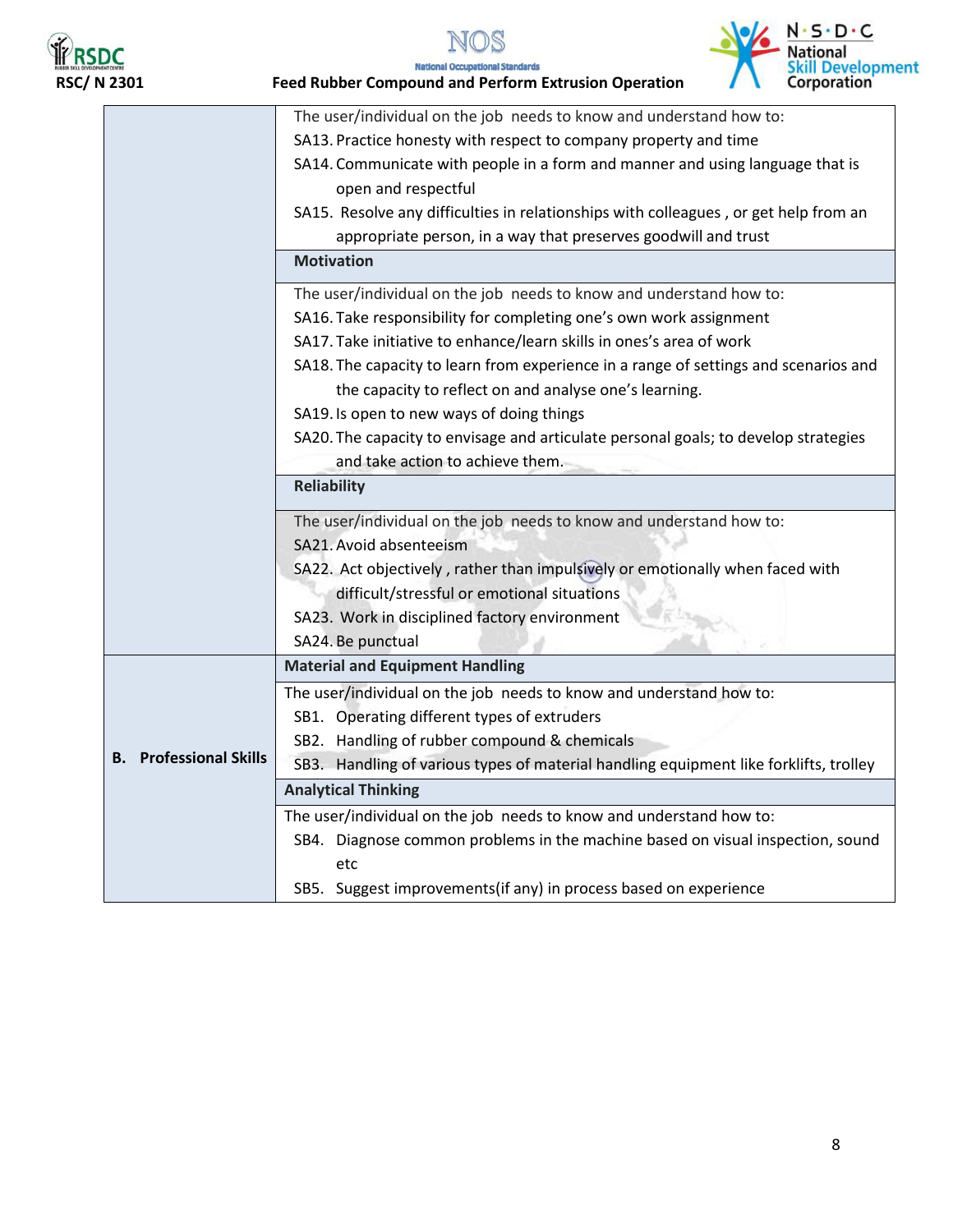





**RSPC**<br>RSC/ N 2301 **Feed Rubber Compound and Perform Extrusion Operation** 

### **NOS Version Control**

| <b>NOS Code</b>                        | <b>RSC / N 2201</b>         |                         |          |
|----------------------------------------|-----------------------------|-------------------------|----------|
| Credits(NVEQF/NVQF/NSQF)<br>[OPTIONAL] |                             | <b>Version number</b>   | 1.0      |
| <b>Industry</b>                        | <b>Rubber Manufacturing</b> | <b>Drafted on</b>       | 04/06/13 |
| <b>Industry Sub-sector</b>             | <b>Tyre and Non-Tyre</b>    | Last reviewed on        | 14/06/13 |
|                                        |                             | <b>Next review date</b> | 14/06/14 |

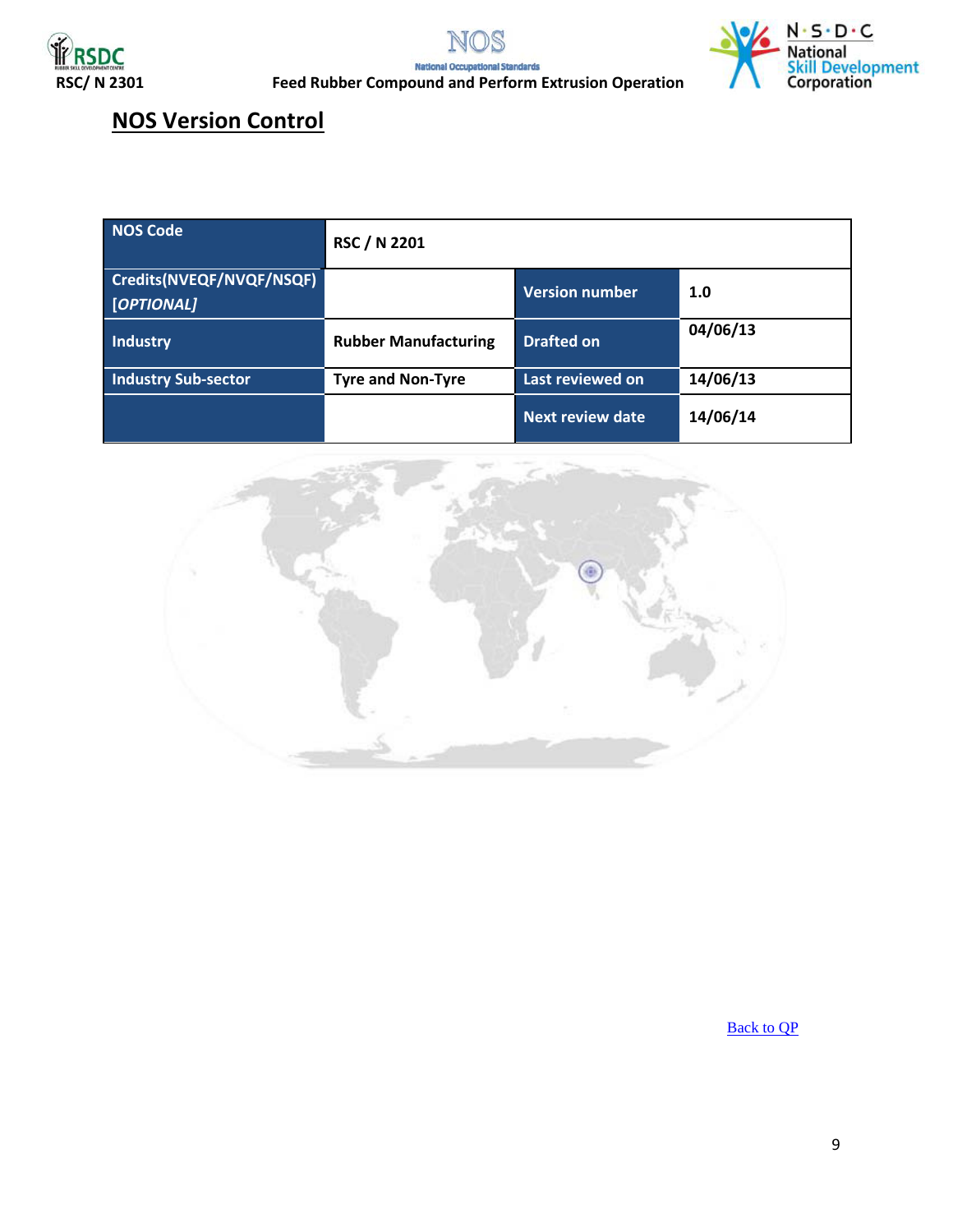



## <span id="page-9-0"></span>**National Occupational Standard**



### **Overview**

This unit is about carrying out housekeeping activities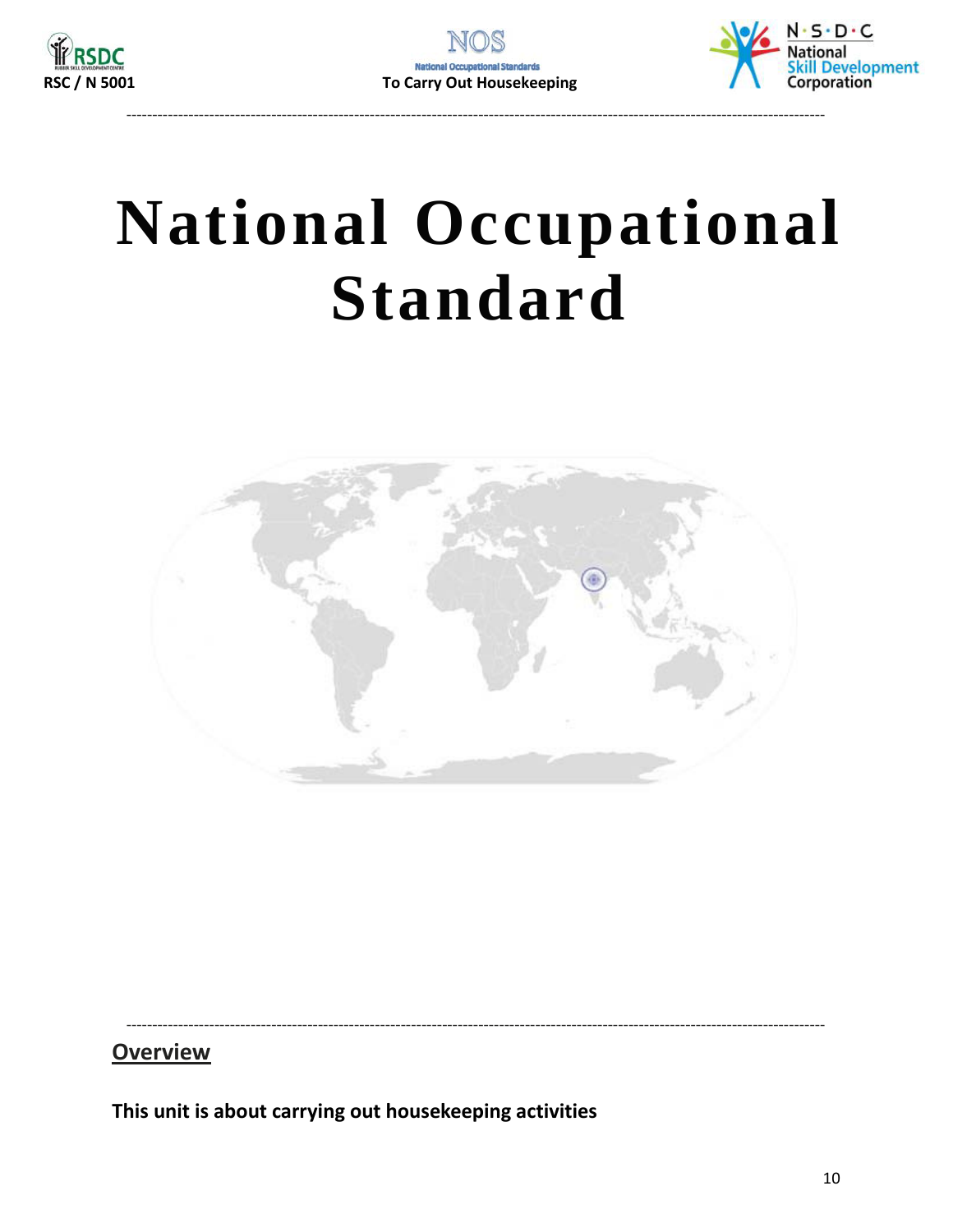



|                                | <b>Unit Code</b>                           | <b>RSC / N 5001</b>                                                                                                                                 |  |
|--------------------------------|--------------------------------------------|-----------------------------------------------------------------------------------------------------------------------------------------------------|--|
| National Occupational Standard | <b>Unit Title</b><br>(Task)                | To carry out housekeeping                                                                                                                           |  |
|                                | <b>Description</b>                         | This unit is about carrying out housekeeping activities                                                                                             |  |
|                                | <b>Scope</b>                               | This unit/task covers the following:                                                                                                                |  |
|                                |                                            | Preparing for housekeeping activities                                                                                                               |  |
|                                |                                            | Carry out housekeeping activities                                                                                                                   |  |
|                                |                                            | Post housekeeping activities                                                                                                                        |  |
|                                | Performance Criteria (PC) w.r.t. the Scope |                                                                                                                                                     |  |
|                                | <b>Element</b>                             | <b>Performance Criteria</b>                                                                                                                         |  |
|                                |                                            | To be competent, the user/individual on the job must be able to:                                                                                    |  |
|                                |                                            | PC1. Inspect the area while taking into account various surfaces                                                                                    |  |
|                                |                                            | PC2. Identify the material requirements for cleaning the areas inspected, by                                                                        |  |
|                                |                                            | considering risk, time, efficiency and type of stain                                                                                                |  |
|                                |                                            | PC3. Ensure that the cleaning equipment is in proper working condition                                                                              |  |
|                                | Pre housekeeping                           | PC4. Select the suitable alternatives for cleaning the areas in case the appropriate                                                                |  |
|                                | activities                                 | equipment and materials are not available and inform the appropriate person                                                                         |  |
|                                |                                            | PC5. Plan the sequence for cleaning the area to avoid re-soiling clean areas and                                                                    |  |
|                                |                                            | surfaces                                                                                                                                            |  |
|                                |                                            | PC6. Inform the affected people about the cleaning activity<br>PC7. Display the appropriate signage for the work being conducted                    |  |
|                                |                                            | PC8. Ensure that there is adequate ventilation for the work being carried out                                                                       |  |
|                                |                                            | PC9. Wear the personal protective equipment required for the cleaning method and                                                                    |  |
|                                |                                            | materials being used                                                                                                                                |  |
|                                |                                            |                                                                                                                                                     |  |
|                                |                                            | PC10. Use the correct cleaning method for the work area, type of soiling and surface<br>PC11. Carry out cleaning activity without disturbing others |  |
|                                |                                            | PC12. Deal with accidental damage, if any, caused while carrying out the work                                                                       |  |
|                                | <b>Operations</b>                          | PC13. Report to the appropriate person any difficulties in carrying out your work                                                                   |  |
|                                |                                            | PC14. Identify and report to the appropriate person any additional cleaning required                                                                |  |
|                                |                                            | that is outside one's responsibility or skill                                                                                                       |  |
|                                |                                            | PC15. Ensure that there is no oily substance on the floor to avoid slippage                                                                         |  |
|                                |                                            | PC16. Ensure that no scrap material is lying around                                                                                                 |  |
|                                | <b>Post housekeeping</b>                   | PC17. Maintain and store housekeeping equipment and supplies                                                                                        |  |
|                                | activities                                 | PC18. Follow workplace procedures to deal with any accidental damage caused                                                                         |  |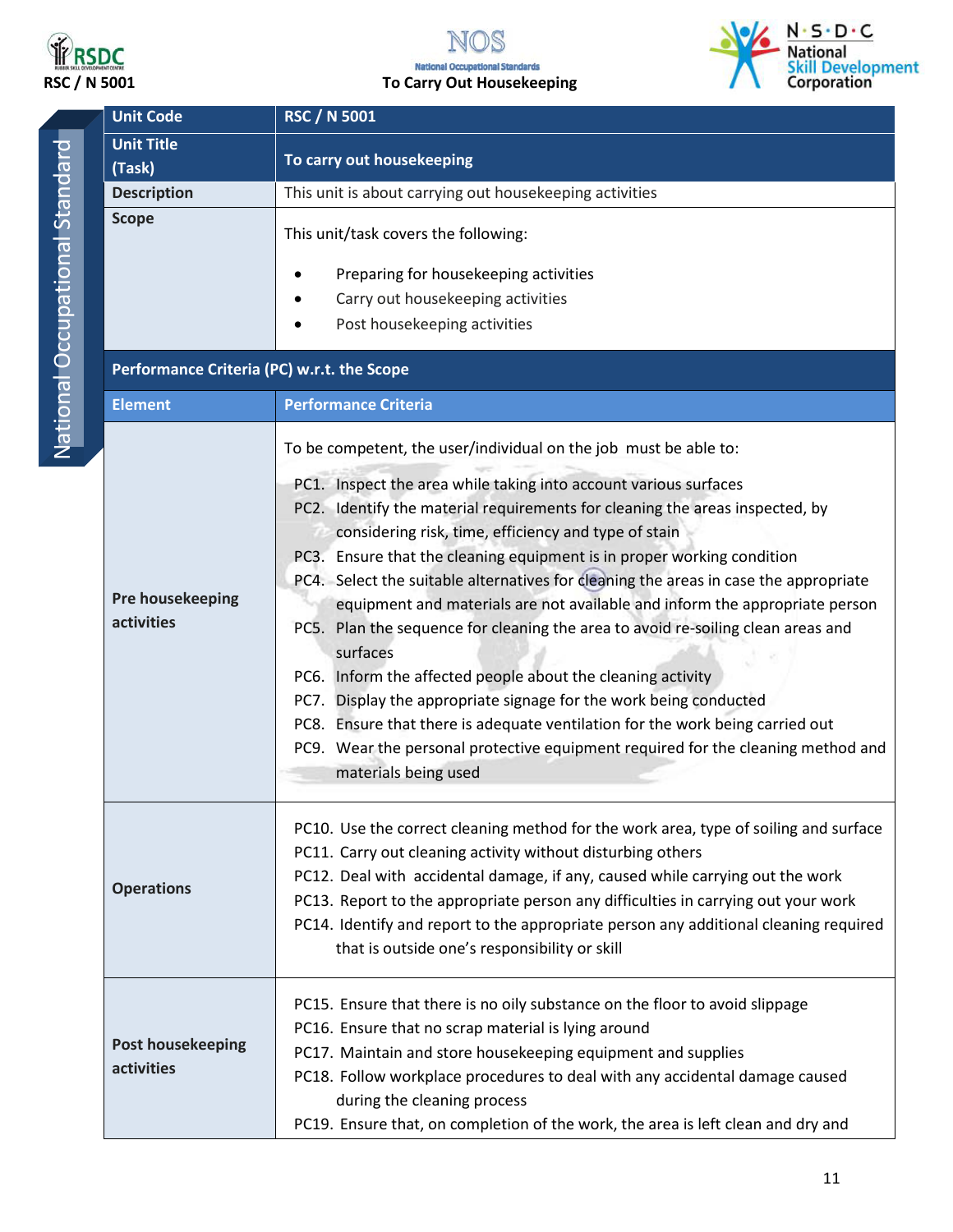





|                                            | meets requirements<br>PC20. Return the equipment, materials and personal protective equipment that<br>were used to the right places making sure they are clean, safe and securely<br>stored<br>PC21. Dispose the waste garnered from the activity in an appropriate manner<br>PC22. Dispose of used and un-used solutions according to manufacturer's<br>instructions, and clean the equipment thoroughly                                                                                                                                                                                                                                                                                                                                                                                                                                                                                                                                                                                                                                                                                                                                                                                                                                                                                                                                                                                                                                                                                                                                  |
|--------------------------------------------|--------------------------------------------------------------------------------------------------------------------------------------------------------------------------------------------------------------------------------------------------------------------------------------------------------------------------------------------------------------------------------------------------------------------------------------------------------------------------------------------------------------------------------------------------------------------------------------------------------------------------------------------------------------------------------------------------------------------------------------------------------------------------------------------------------------------------------------------------------------------------------------------------------------------------------------------------------------------------------------------------------------------------------------------------------------------------------------------------------------------------------------------------------------------------------------------------------------------------------------------------------------------------------------------------------------------------------------------------------------------------------------------------------------------------------------------------------------------------------------------------------------------------------------------|
| <b>General</b>                             | PC23. Maintain schedules and records for housekeeping duty<br>PC24. Replenish any necessary supplies or consumables                                                                                                                                                                                                                                                                                                                                                                                                                                                                                                                                                                                                                                                                                                                                                                                                                                                                                                                                                                                                                                                                                                                                                                                                                                                                                                                                                                                                                        |
| <b>Knowledge and Understanding (K)</b>     |                                                                                                                                                                                                                                                                                                                                                                                                                                                                                                                                                                                                                                                                                                                                                                                                                                                                                                                                                                                                                                                                                                                                                                                                                                                                                                                                                                                                                                                                                                                                            |
| <b>Technical</b><br>В.<br><b>Knowledge</b> | The user/individual on the job needs to know and understand:<br>KB1. The levels of hygiene required by workplace and why it is important to<br>maintain them during your work<br>KB2. How to inspect a work area to decide what cleaning it needs<br>KB3. Methods and materials that used for cleaning variety of surfaces<br>KB4. The types of cleansing agents that are not to be mixed together<br>KB5. The correct method for cleaning equipment and/or machinery used during<br>your work<br>KB6. The importance of personal protective equipment<br>KB7. Appropriate personal protective equipment for the work area, cleaning<br>equipment, tools, materials and chemicals used<br>KB8. The correct sequence for cleaning the work area<br>KB9. The time taken by the treatment to work<br>KB10. The importance of following manufacturer's instructions on cleaning agents<br>KB11. The most appropriate place to carry out test cleans and why this should be<br>done before applying treatments<br>KB12. The importance of applying treatments evenly and the effect of not doing this<br>KB13. Process of cleaning the surfaces without causing injury or damage<br>KB14. The method to check the treated surface and equipment on completion of<br>cleaning<br>KB15. Procedures for reporting any unidentified soiling<br>KB16. Procedures for disposing off waste<br>KB17. Procedures for disposing off or storing personal protective equipment<br>KB18. Escalation procedures for soils or stains that could not be removed |
| Skills (S)                                 |                                                                                                                                                                                                                                                                                                                                                                                                                                                                                                                                                                                                                                                                                                                                                                                                                                                                                                                                                                                                                                                                                                                                                                                                                                                                                                                                                                                                                                                                                                                                            |
| A. Core Skills/                            | <b>Writing Skills</b>                                                                                                                                                                                                                                                                                                                                                                                                                                                                                                                                                                                                                                                                                                                                                                                                                                                                                                                                                                                                                                                                                                                                                                                                                                                                                                                                                                                                                                                                                                                      |
| <b>Generic Skills</b>                      | The user/ individual on the job needs to know and understand how to:<br>SA1. Construct simple sentences and express ideas clearly through written<br>communication                                                                                                                                                                                                                                                                                                                                                                                                                                                                                                                                                                                                                                                                                                                                                                                                                                                                                                                                                                                                                                                                                                                                                                                                                                                                                                                                                                         |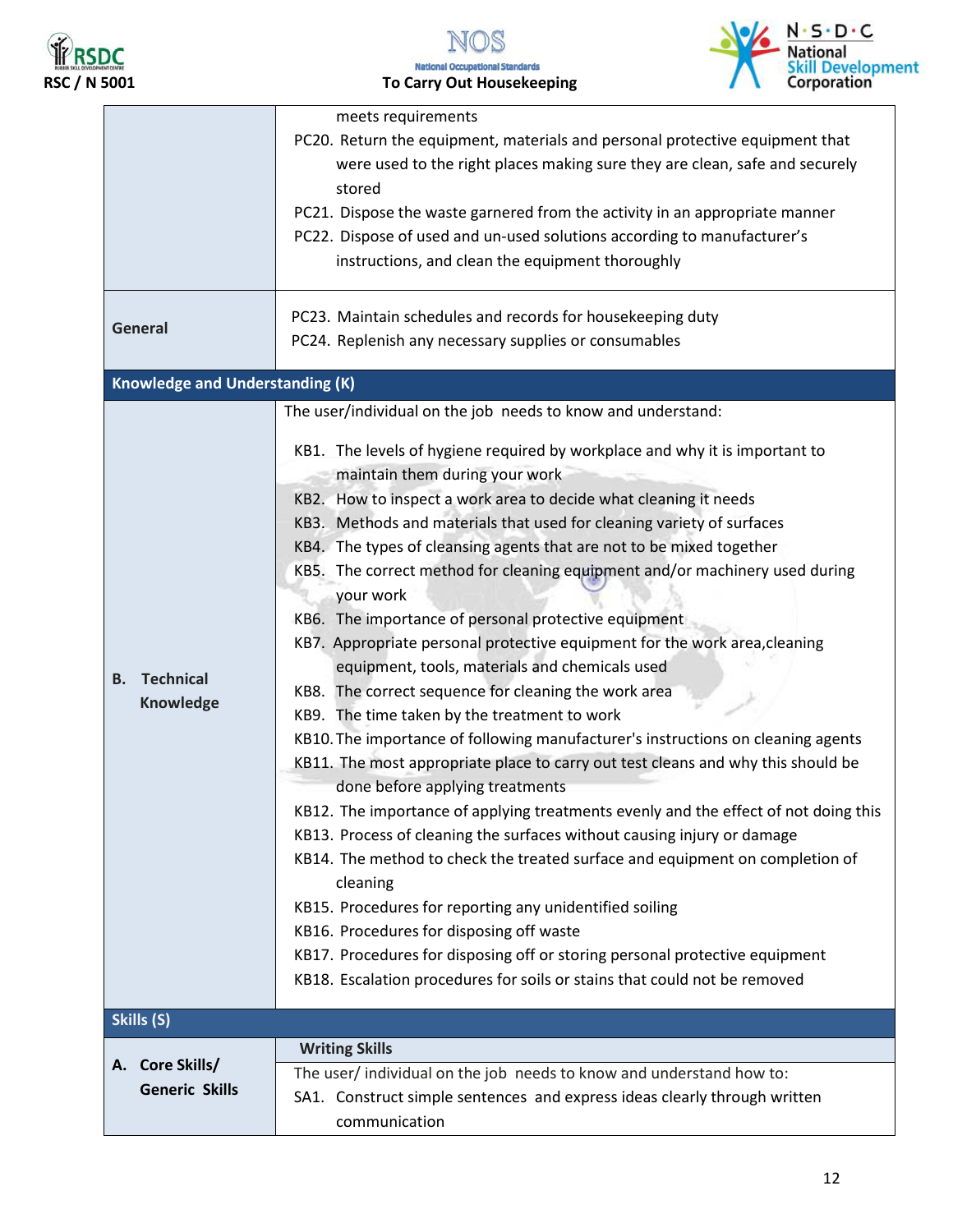

N.S.D.C.<br>National<br>Skill Development<br>Corporation

| SA2. Fill up appropriate technical forms, process charts, activity logs in required  |
|--------------------------------------------------------------------------------------|
| format of the company                                                                |
| SA3. Write simple letters, mails, etc                                                |
| SA4. Perform functional mathematical operations, including apply basic               |
| mathematical principles, such as numbers and space, and techniques such as           |
| estimation and approximation, for practical purposes                                 |
| <b>Reading and Understanding Skills</b>                                              |
| The user/individual on the job needs to know and understand how to:                  |
| SA5. Read and understand manuals, health and safety instructions, memos, reports,    |
| job cards etc                                                                        |
| SA6. Read images, graphs, diagrams                                                   |
| SA7. Understand the various coding systems as per company norms                      |
| <b>Oral Communication (Listening and Speaking skills)</b>                            |
| The user/individual on the job needs to know and understand how to:                  |
| SA8. Express statements, opinions or information clearly so that others can hear     |
| and understand                                                                       |
| SA9. Respond appropriately to any queries                                            |
| SA10. Communicate with supervisor                                                    |
| SA11. Communicate with upstream and downstream teams                                 |
| SA12. Work in a team and other behavioral skills required to support the small group |
| activities (Quality Circle, Cross Functional Team, Suggestion Scheme)                |
| Integrity                                                                            |
| The user/individual on the job needs to know and understand how to:                  |
| SA13. Practice honesty with respect to company property and time                     |
| SA14. Communicate with people in a form and manner and using language that is        |
| open and respectful                                                                  |
| SA15. Resolve any difficulties in relationships with colleagues, or get help from an |
| appropriate person, in a way that preserves goodwill and trust                       |
| <b>Motivation</b>                                                                    |
| The user/individual on the job needs to know and understand how to:                  |
| SA16. Take responsibility for completing one's own work assignment                   |
| SA17. Take initiative to enhance/learn skills in ones's area of work                 |
|                                                                                      |
| SA18. The capacity to learn from experience in a range of settings and scenarios and |
| the capacity to reflect on and analyse one's learning.                               |
| SA19. Is open to new ways of doing things                                            |
| SA20. The capacity to envisage and articulate personal goals; to develop strategies  |
| and take action to achieve them.                                                     |
| <b>Reliability</b>                                                                   |
|                                                                                      |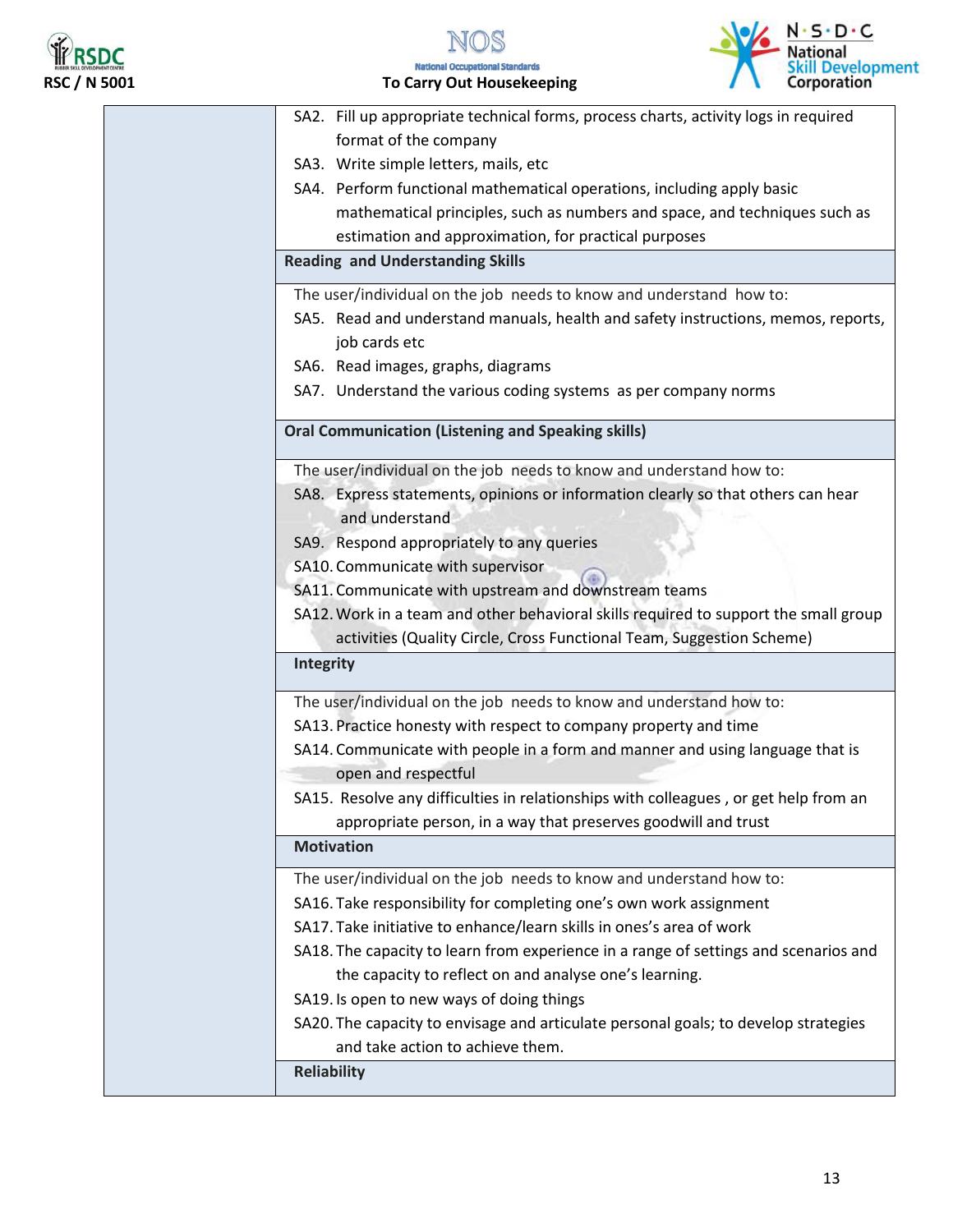





| The user/individual on the job needs to know and understand how to:           |
|-------------------------------------------------------------------------------|
| SA21. Avoid absenteeism                                                       |
| SA22. Act objectively, rather than impulsively or emotionally when faced with |
| difficult/stressful or emotional situations                                   |
| SA23. Work in disciplined factory environment                                 |
| SA24. Be punctual                                                             |

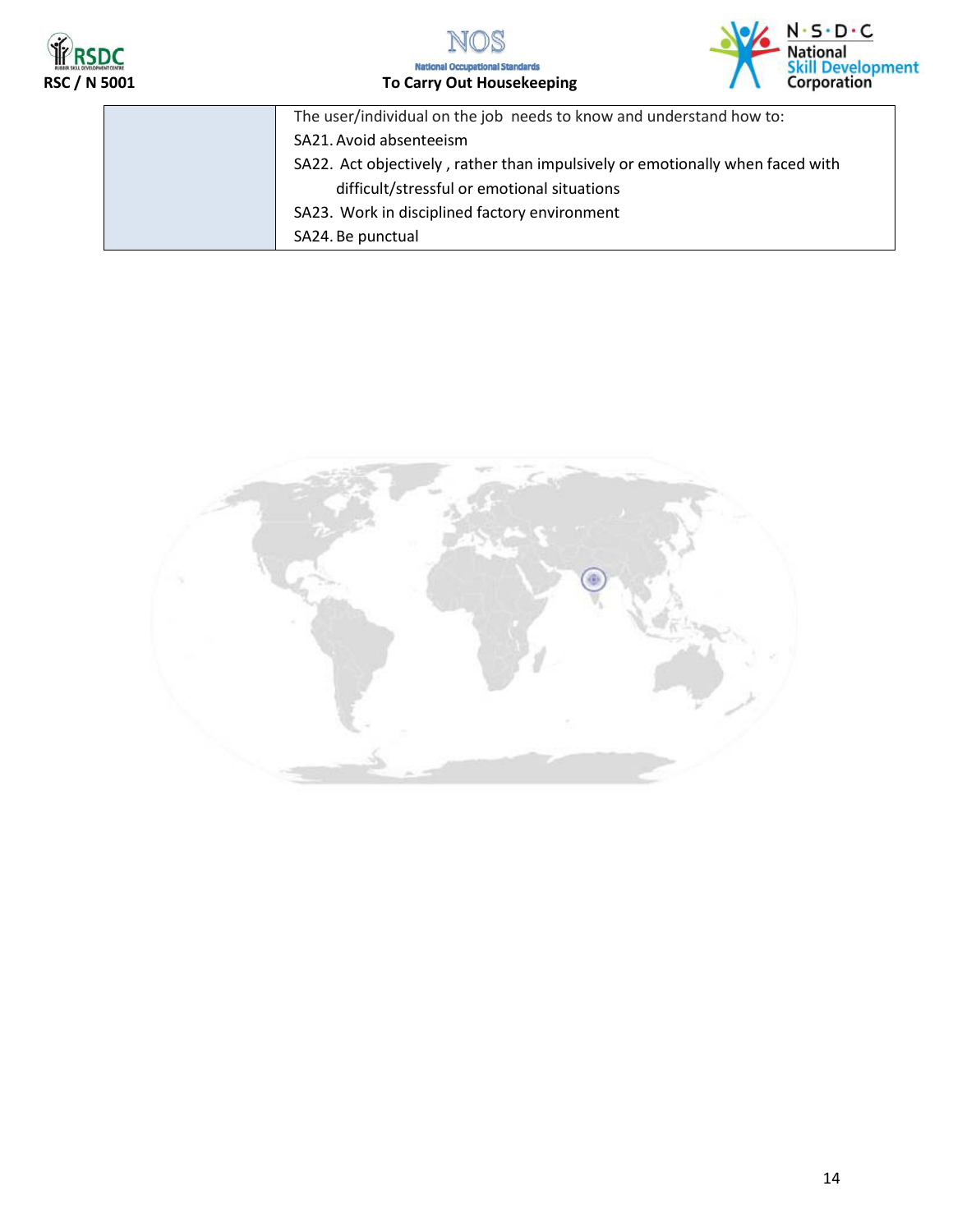



### **NOS Version Control**

| NOS Code                               | <b>RSC / N 5001</b>         |                         |          |
|----------------------------------------|-----------------------------|-------------------------|----------|
| Credits(NVEQF/NVQF/NSQF)<br>[OPTIONAL] |                             | <b>Version number</b>   | 1.0      |
| Industry                               | <b>Rubber Manufacturing</b> | <b>Drafted on</b>       | 04/06/13 |
| <b>Industry Sub-sector</b>             | <b>Tyre and Non-tyre</b>    | Last reviewed on        | 14/06/13 |
|                                        |                             | <b>Next review date</b> | 14/06/14 |

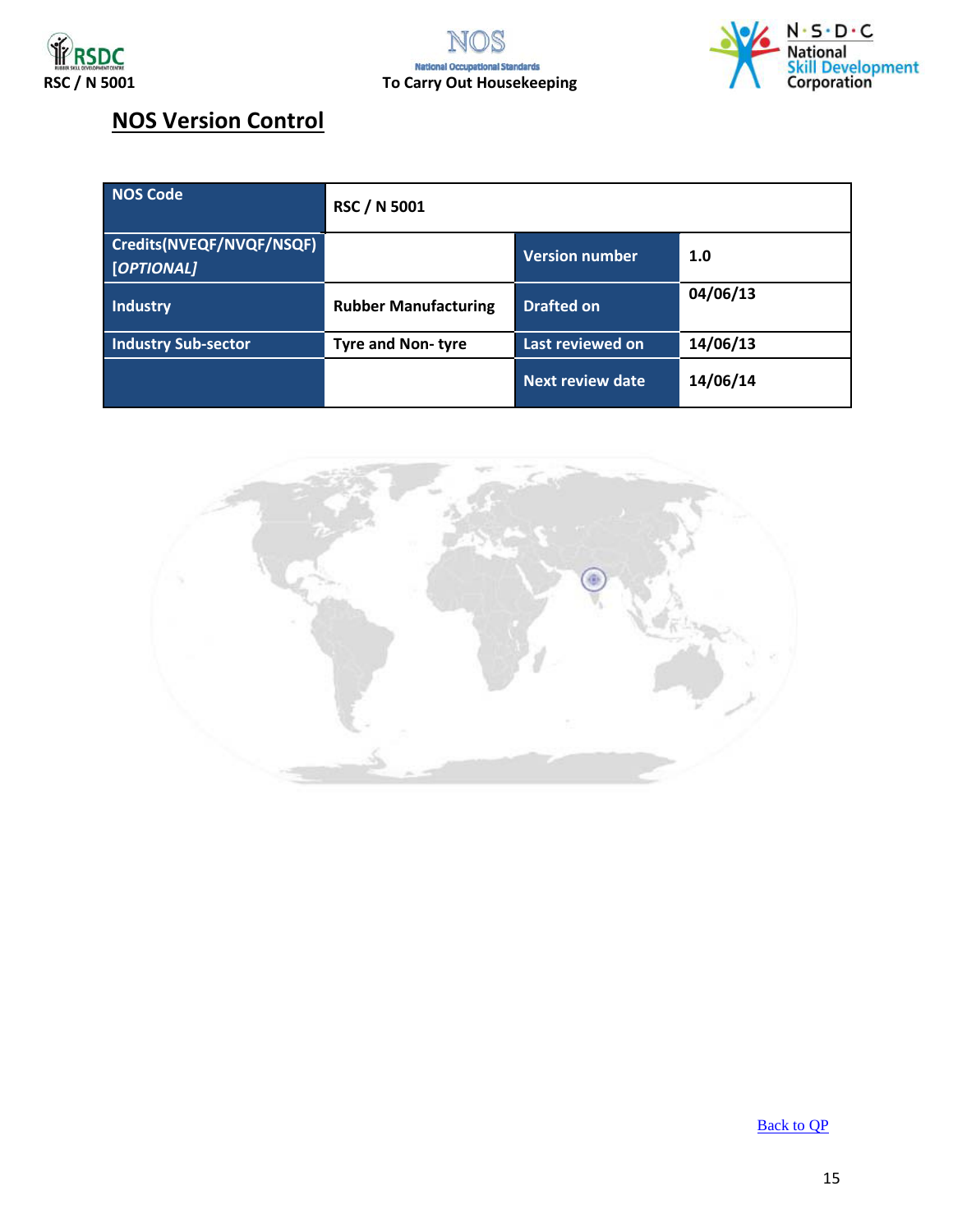

--------------------------------------------------------------------------------------------------------------------------------------------



# <span id="page-15-0"></span>**National Occupational Standard**



---------------------------------------------------------------------------------------------------------------------------------------

**Overview** 

**This unit is about reporting and documentation**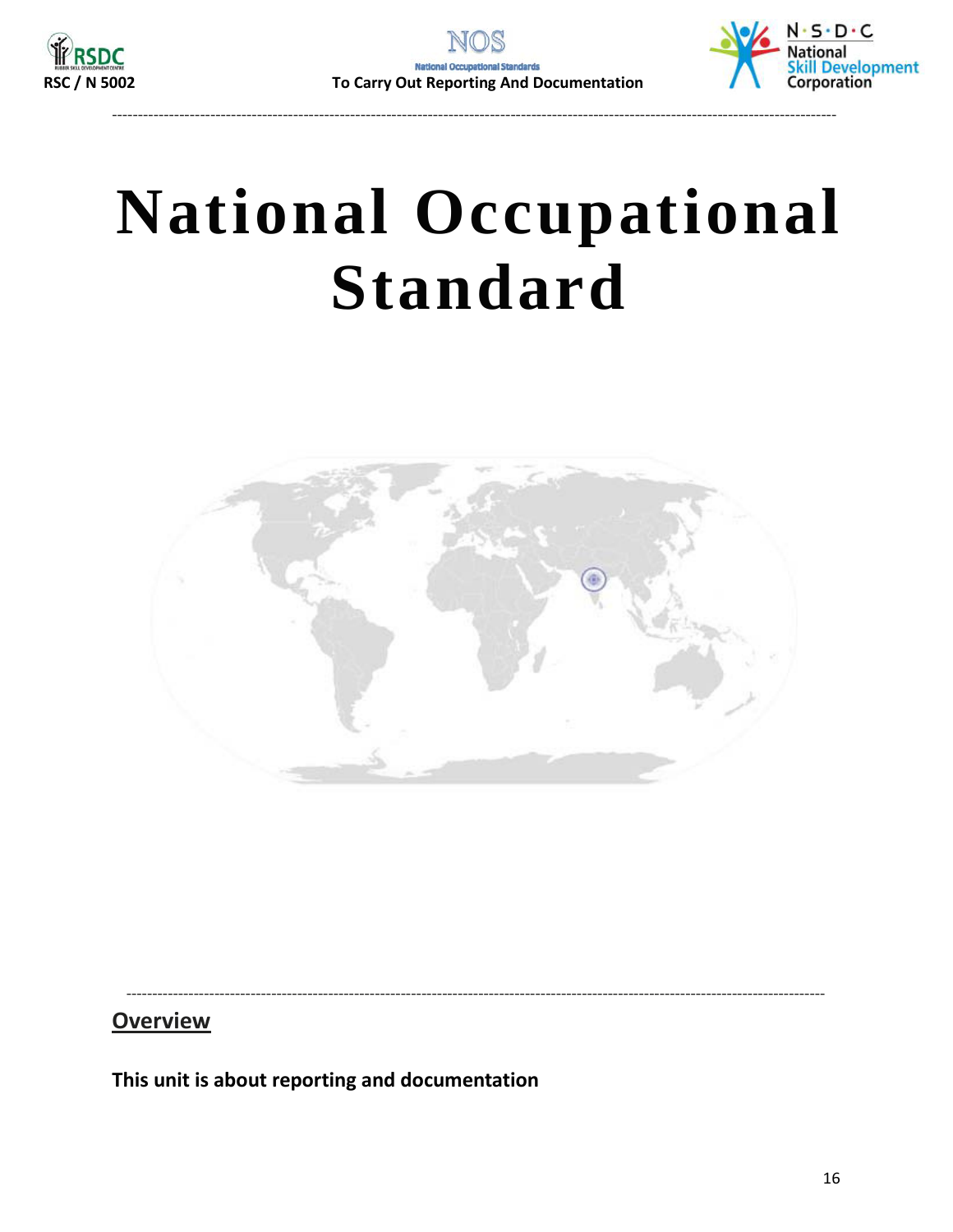



**RSDC**<br>RSC / N 5002 To Carry Out Reporting And Documentation



|                                                | <b>Unit Code</b>                             | <b>RSC / N 5002</b>                                                                                                                                                                                                                                                                                                                                                                                                                                                                                                                                                                                   |  |  |
|------------------------------------------------|----------------------------------------------|-------------------------------------------------------------------------------------------------------------------------------------------------------------------------------------------------------------------------------------------------------------------------------------------------------------------------------------------------------------------------------------------------------------------------------------------------------------------------------------------------------------------------------------------------------------------------------------------------------|--|--|
|                                                | <b>Unit Title</b><br>(Task)                  | To carry out reporting and documentation                                                                                                                                                                                                                                                                                                                                                                                                                                                                                                                                                              |  |  |
|                                                | <b>Description</b>                           | This unit is about carrying out reporting and documentation                                                                                                                                                                                                                                                                                                                                                                                                                                                                                                                                           |  |  |
| National Occupational Standard<br><b>Scope</b> |                                              | This unit/task covers the following:<br>Reporting of data/problem/incidents etc<br>Documentation                                                                                                                                                                                                                                                                                                                                                                                                                                                                                                      |  |  |
|                                                |                                              | <b>Information Security</b>                                                                                                                                                                                                                                                                                                                                                                                                                                                                                                                                                                           |  |  |
|                                                |                                              |                                                                                                                                                                                                                                                                                                                                                                                                                                                                                                                                                                                                       |  |  |
|                                                | Performance Criteria (PC) w.r.t. the Scope   |                                                                                                                                                                                                                                                                                                                                                                                                                                                                                                                                                                                                       |  |  |
|                                                | <b>Element</b>                               | <b>Performance Criteria</b>                                                                                                                                                                                                                                                                                                                                                                                                                                                                                                                                                                           |  |  |
|                                                | <b>Reporting</b>                             | To be competent, the user/individual on the job must be able to:<br>PC1. Report data/problems/incidents as applicable in a timely manner<br>PC2. Report to the appropriate authority as laid down by the company<br>PC3. Follow reporting procedures as prescribed by the company                                                                                                                                                                                                                                                                                                                     |  |  |
|                                                | <b>Recording and</b><br><b>Documentation</b> | PC4. Identify documentation to be completed relating to one's role<br>PC5. Record details accurately an appropriate format<br>PC6. Complete all documentation within stipulated time according to company<br>procedure<br>PC7. Ensure that the final document meets with the requirements of the persons<br>who requested it or make any amendments accordingly<br>PC8. Make sure documents are available to all appropriate authorities to inspect                                                                                                                                                   |  |  |
|                                                | <b>Information Security</b>                  | PC9. Respond to requests for information in an appropriate manner whilst following<br>organizational procedures<br>PC10. Inform the appropriate authority of requests for information received                                                                                                                                                                                                                                                                                                                                                                                                        |  |  |
|                                                | <b>Knowledge and Understanding (K)</b>       |                                                                                                                                                                                                                                                                                                                                                                                                                                                                                                                                                                                                       |  |  |
|                                                | <b>B.</b> Technical<br>Knowledge             | The user/individual on the job needs to know and understand:<br>KB1. Different methods of recording information<br>KB2. Various documents that need to be maintained<br>KB3. Company procedure for filling/maintaining up the documents<br>KB4. Procedures for reporting to the appropriate authority<br>KB5. Procedures for recording damage, breakages etc<br>KB6. Reporting incidents where standard operating procedures are not followed<br>KB7. The importance of complete and accurate documentation<br>KB8. How to maintain complete documentation accurately and within agreed<br>timescales |  |  |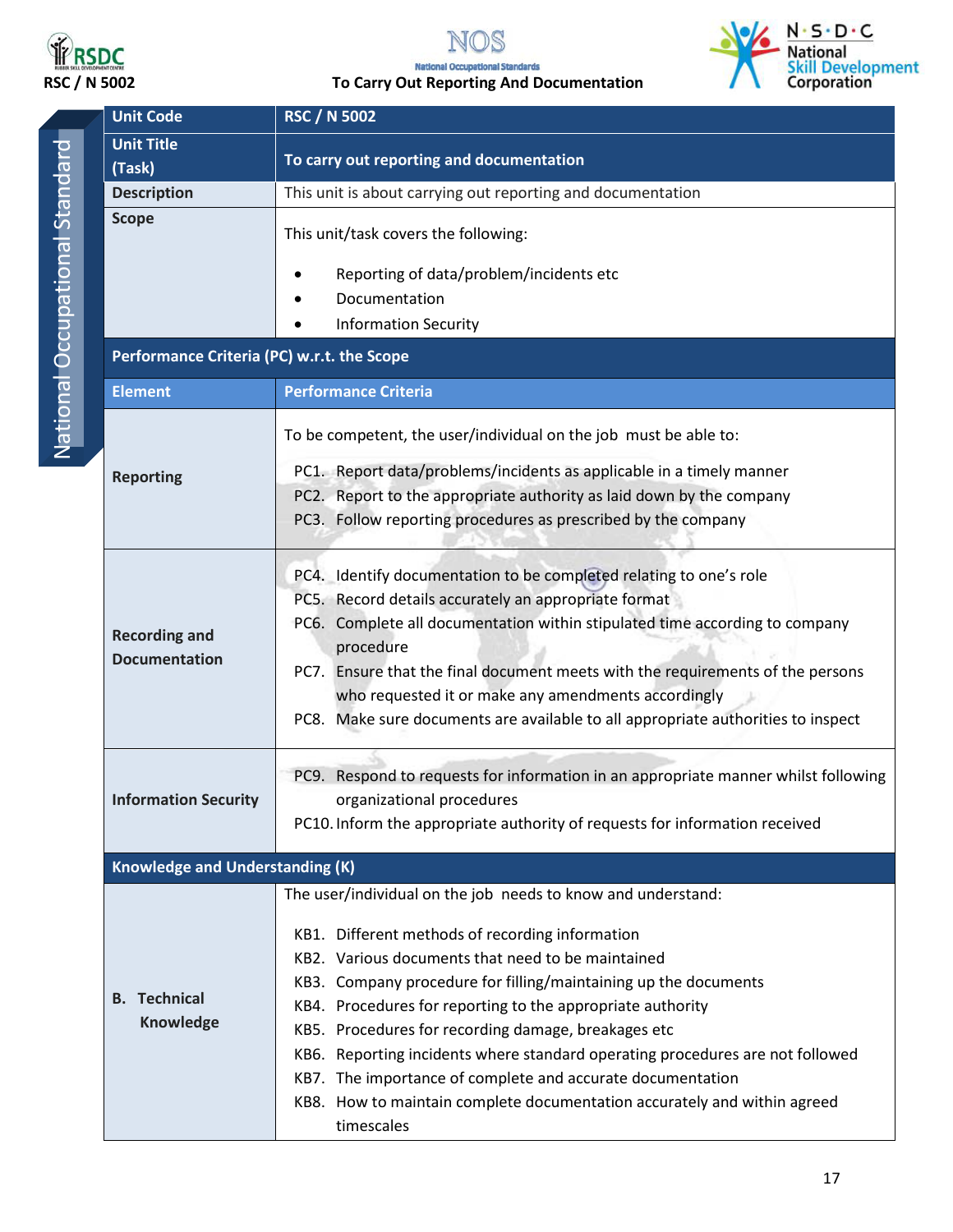





|                       | KB9. The importance of ensuring that the documents are correct                                  |  |  |  |
|-----------------------|-------------------------------------------------------------------------------------------------|--|--|--|
|                       | KB10. The actions to be taken if the documents are not correct                                  |  |  |  |
|                       | KB11. The importance of maintaining the security and confidentiality of recorded<br>information |  |  |  |
|                       | KB12. Procedures to maintain confidentiality of information                                     |  |  |  |
|                       | KB13. The appropriate method for responding to requests for information                         |  |  |  |
|                       |                                                                                                 |  |  |  |
|                       | KB14. The reporting procedures to followed before disclosing information to any                 |  |  |  |
|                       | outside party                                                                                   |  |  |  |
| Skills (S)            |                                                                                                 |  |  |  |
|                       | <b>Writing Skills</b>                                                                           |  |  |  |
|                       | The user/individual on the job needs to know and understand how to:                             |  |  |  |
|                       | SA1. Construct simple sentences and express ideas clearly through written                       |  |  |  |
|                       | communication                                                                                   |  |  |  |
|                       | SA2. Fill up appropriate technical forms, process charts, activity logs in required             |  |  |  |
|                       | format of the company                                                                           |  |  |  |
|                       | SA3. Write simple letters, mails, etc                                                           |  |  |  |
|                       | SA4. Perform functional mathematical operations, including apply basic                          |  |  |  |
|                       | mathematical principles, such as numbers and space, and techniques such as                      |  |  |  |
|                       | estimation and approximation, for practical purposes                                            |  |  |  |
|                       | <b>Reading and Understanding Skills</b>                                                         |  |  |  |
|                       | The user/individual on the job needs to know and understand how to:                             |  |  |  |
|                       | SA5. Read and understand manuals, health and safety instructions, memos, reports,               |  |  |  |
| A.Core Skills/        | job cards etc                                                                                   |  |  |  |
| <b>Generic Skills</b> | SA6. Read images, graphs, diagrams                                                              |  |  |  |
|                       | SA7. Understand the various coding systems as per company norms                                 |  |  |  |
|                       |                                                                                                 |  |  |  |
|                       | <b>Oral Communication (Listening and Speaking skills)</b>                                       |  |  |  |
|                       | The user/individual on the job needs to know and understand how to:                             |  |  |  |
|                       | SA8. Express statements, opinions or information clearly so that others can hear                |  |  |  |
|                       | and understand                                                                                  |  |  |  |
|                       | SA9. Respond appropriately to any queries                                                       |  |  |  |
|                       | SA10. Communicate with supervisor                                                               |  |  |  |
|                       | SA11. Communicate with upstream and downstream teams                                            |  |  |  |
|                       | SA12. Work in a team and other behavioral skills required to support the small group            |  |  |  |
|                       | activities (Quality Circle, Cross Functional Team, Suggestion Scheme)                           |  |  |  |
|                       | Integrity                                                                                       |  |  |  |
|                       |                                                                                                 |  |  |  |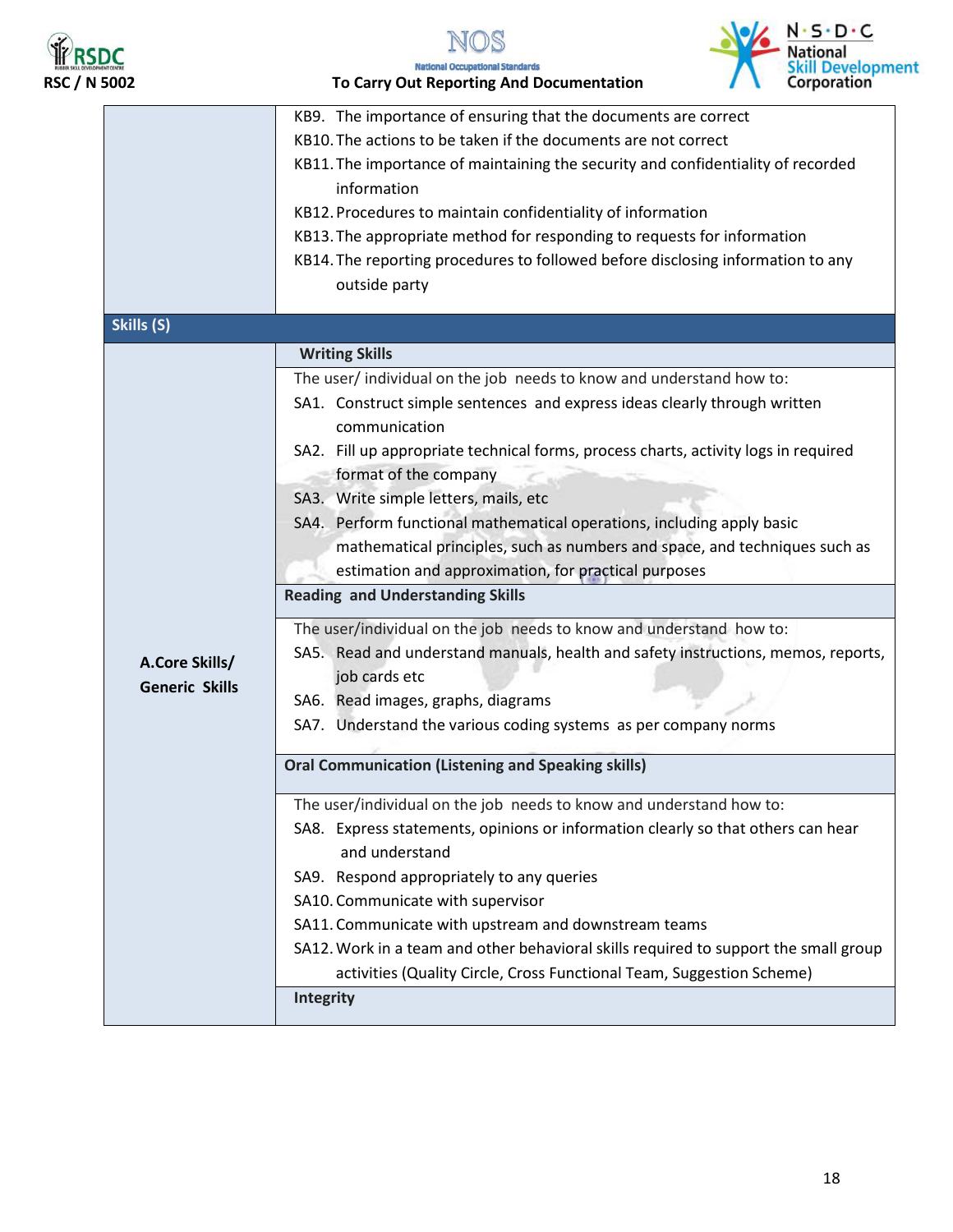



### **RSPC**<br>RSC / N 5002 To Carry Out Reporting And Documentation



| The user/individual on the job needs to know and understand how to:                  |
|--------------------------------------------------------------------------------------|
| SA13. Practice honesty with respect to company property and time                     |
| SA14. Communicate with people in a form and manner and using language that is        |
| open and respectful                                                                  |
| SA15. Resolve any difficulties in relationships with colleagues, or get help from an |
| appropriate person, in a way that preserves goodwill and trust                       |
| <b>Motivation</b>                                                                    |
| The user/individual on the job needs to know and understand how to:                  |
| SA16. Take responsibility for completing one's own work assignment                   |
| SA17. Take initiative to enhance/learn skills in ones's area of work                 |
| SA18. The capacity to learn from experience in a range of settings and scenarios and |
| the capacity to reflect on and analyse one's learning.                               |
| SA19. Is open to new ways of doing things                                            |
| SA20. The capacity to envisage and articulate personal goals; to develop strategies  |
| and take action to achieve them.                                                     |
| <b>Reliability</b>                                                                   |
| The user/individual on the job needs to know and understand how to:                  |
| SA21. Avoid absenteeism                                                              |
| SA22. Act objectively, rather than impulsively or emotionally when faced with        |
| difficult/stressful or emotional situations                                          |
| SA23. Work in disciplined factory environment                                        |
| SA24. Be punctual                                                                    |
|                                                                                      |
|                                                                                      |
|                                                                                      |
|                                                                                      |
|                                                                                      |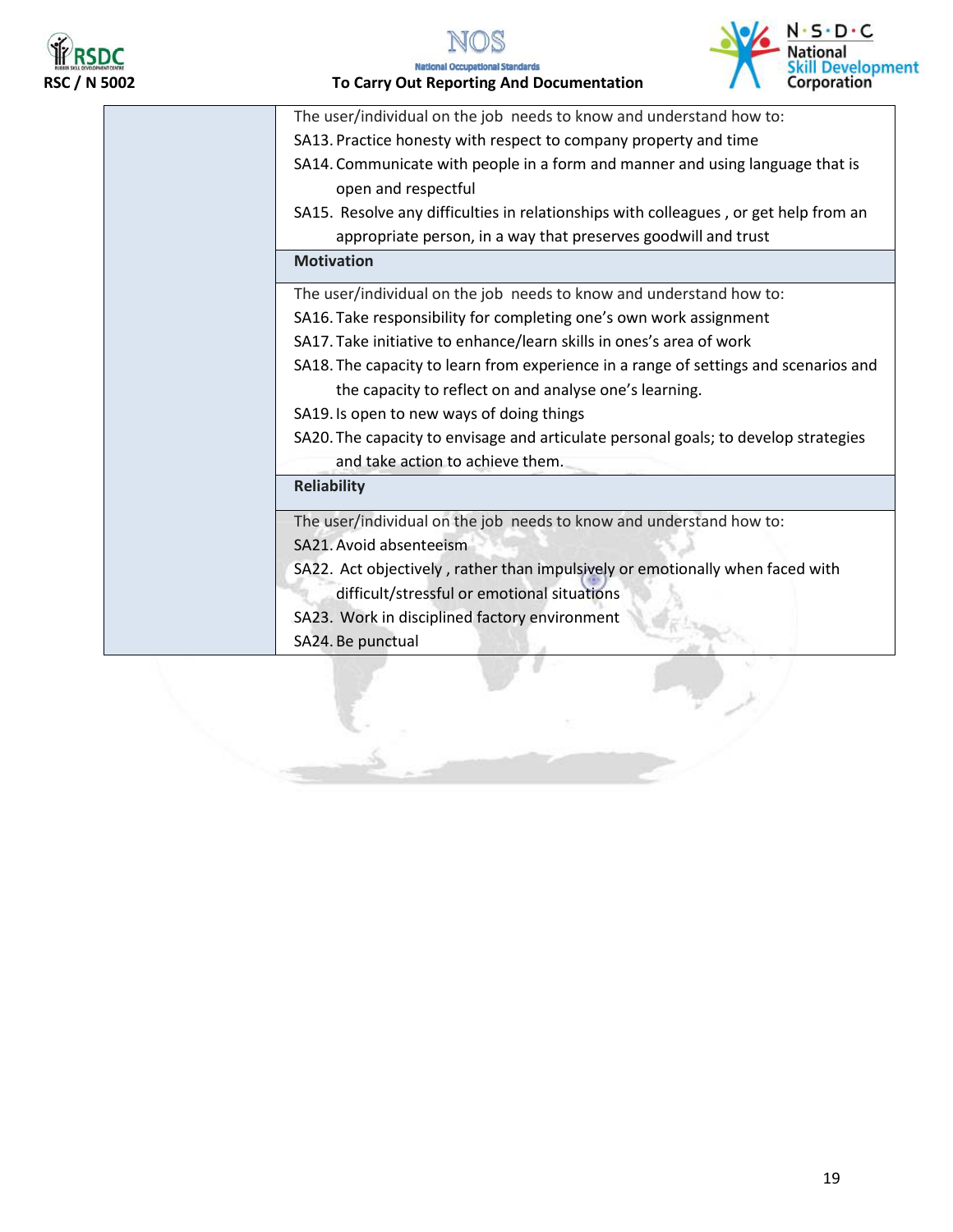





### **NOS Version Control**

| <b>NOS Code</b>                        | <b>RSC / N 5002</b>         |                         |          |
|----------------------------------------|-----------------------------|-------------------------|----------|
| Credits(NVEQF/NVQF/NSQF)<br>[OPTIONAL] |                             | <b>Version number</b>   | 1.0      |
| Industry                               | <b>Rubber Manufacturing</b> | <b>Drafted on</b>       | 04/06/13 |
| <b>Industry Sub-sector</b>             | <b>Tyre and Non-tyre</b>    | Last reviewed on        | 14/06/13 |
|                                        |                             | <b>Next review date</b> | 14/06/14 |

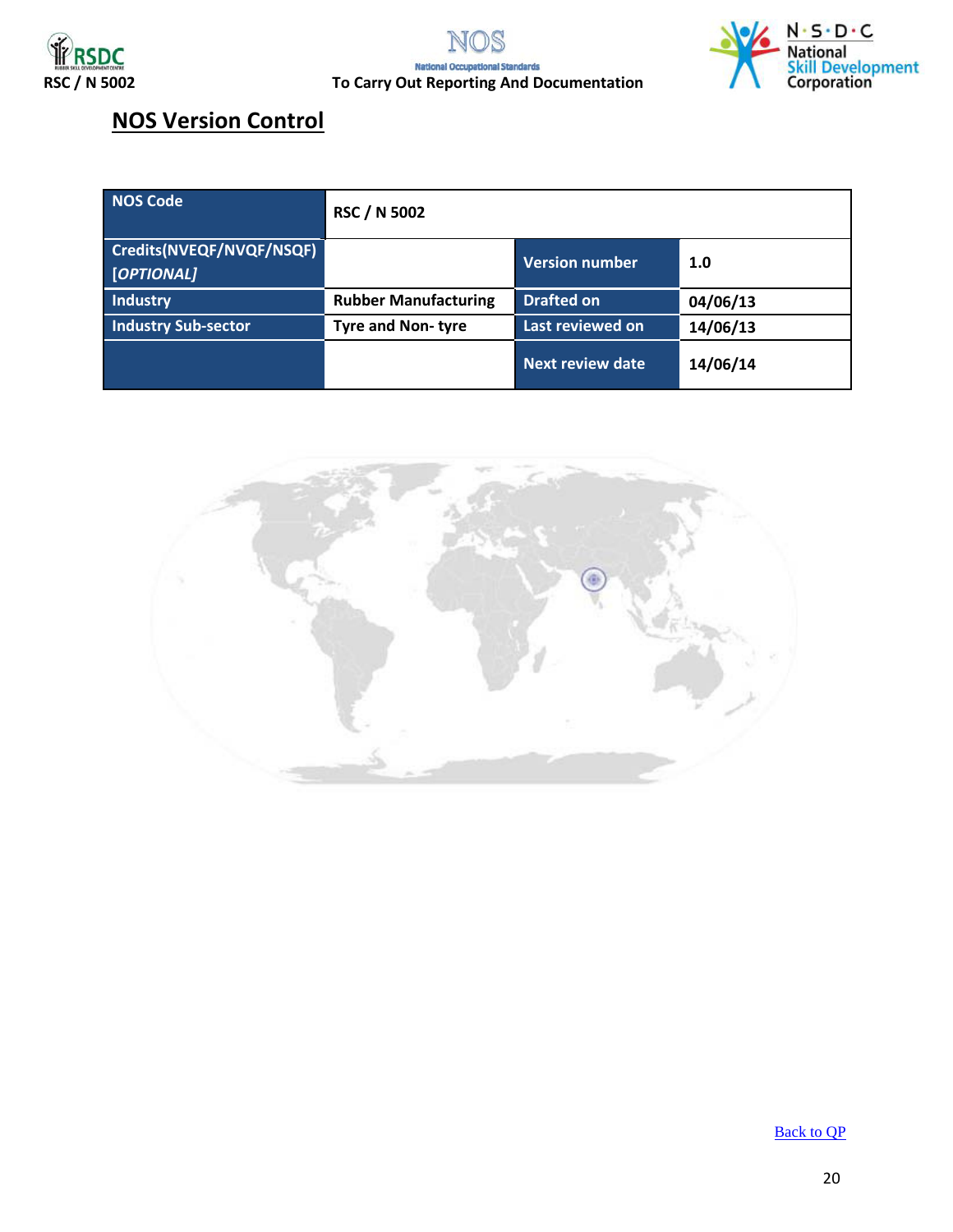



## **National Occupational Standard**



**Overview** 

This unit is about carrying out quality checks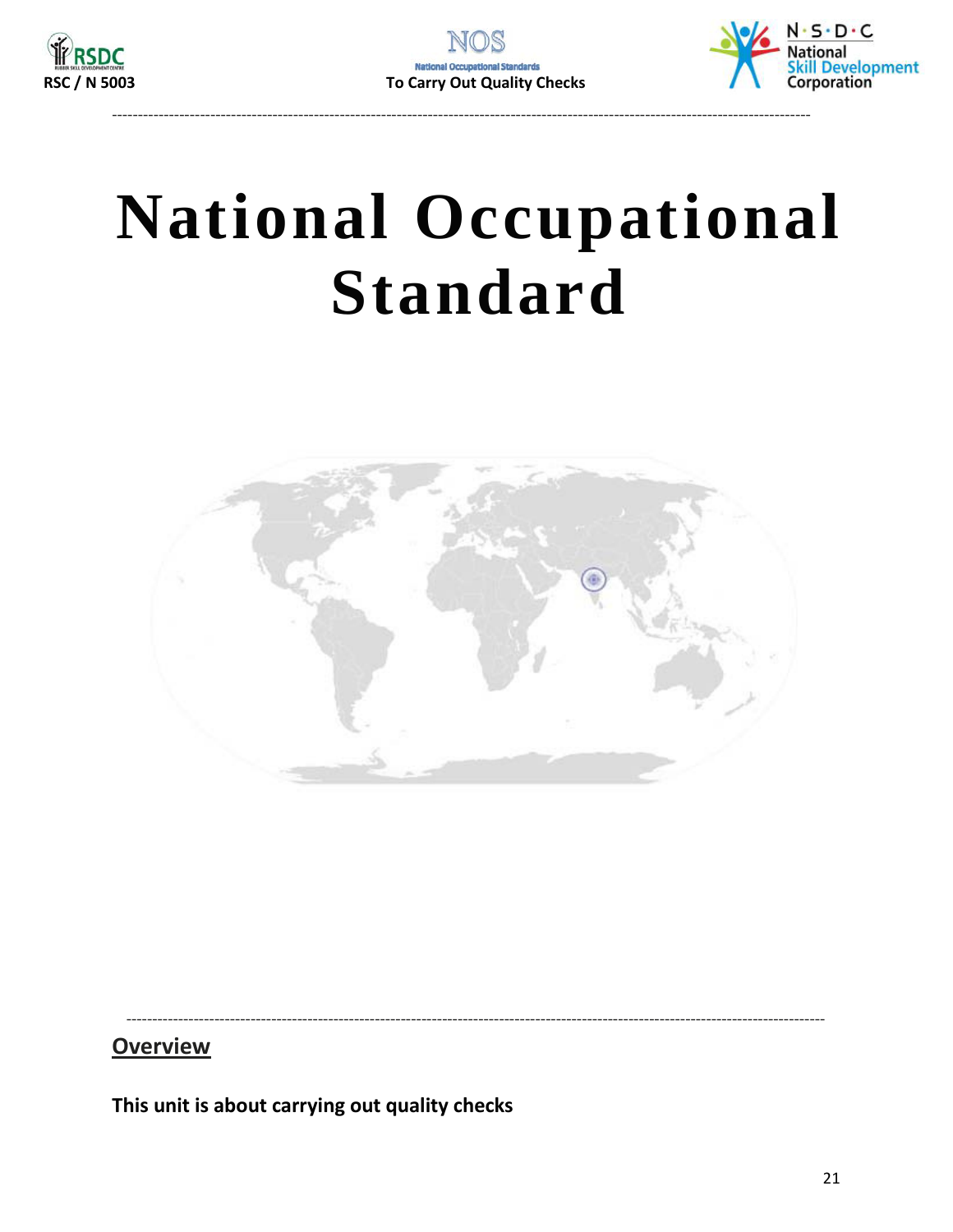

#### N **RSDC**<br>RSC / N 5003 **RSC / N 5003**<br>RSC / N 5003 **To Carry Out Quality Checks** S



| ï |  |
|---|--|
|   |  |
|   |  |
|   |  |
|   |  |
| í |  |
|   |  |
|   |  |
| j |  |
|   |  |
| I |  |
| I |  |
| I |  |
|   |  |
| I |  |
| I |  |
|   |  |
| ł |  |
| ļ |  |
|   |  |
| Ó |  |
|   |  |
|   |  |
|   |  |
|   |  |
|   |  |
|   |  |
|   |  |
|   |  |
|   |  |
|   |  |

| <b>Unit Code</b>                           | <b>RSC / N 5003</b>                                                                                                                                                                                                                                                                                                                                                                                                                                                                    |  |  |  |
|--------------------------------------------|----------------------------------------------------------------------------------------------------------------------------------------------------------------------------------------------------------------------------------------------------------------------------------------------------------------------------------------------------------------------------------------------------------------------------------------------------------------------------------------|--|--|--|
| <b>Unit Title</b>                          |                                                                                                                                                                                                                                                                                                                                                                                                                                                                                        |  |  |  |
| (Task)                                     | To carry out quality checks                                                                                                                                                                                                                                                                                                                                                                                                                                                            |  |  |  |
| <b>Description</b>                         | This unit is about carrying out quality control activities                                                                                                                                                                                                                                                                                                                                                                                                                             |  |  |  |
| <b>Scope</b>                               | This unit/task covers the following:<br>Carrying out quality checks to identify problems<br>Take corrective actions<br>Reporting the results                                                                                                                                                                                                                                                                                                                                           |  |  |  |
| Performance Criteria (PC) w.r.t. the Scope |                                                                                                                                                                                                                                                                                                                                                                                                                                                                                        |  |  |  |
| <b>Element</b>                             | <b>Performance Criteria</b>                                                                                                                                                                                                                                                                                                                                                                                                                                                            |  |  |  |
| Inspection                                 | To be competent, the user/individual on the job must be able to:<br>PC1. Ensure that total range of checks are regularly and consistently performed<br>PC2. Use appropriate measuring instruments, equipment, tools, accessories etc, as<br>required                                                                                                                                                                                                                                   |  |  |  |
|                                            |                                                                                                                                                                                                                                                                                                                                                                                                                                                                                        |  |  |  |
| <b>Analysis</b>                            | PC3. Identify non-conformities to quality assurance standards<br>PC4. Identify potential causes of non-conformities to quality assurance standards<br>PC5. Identify impact on final product due to non-conformance to company<br>standards<br>PC6. Evaluating the need for action to ensure that problems do not recur<br>PC7. Suggest corrective action to address problem<br>PC8. Review effectiveness of corrective action                                                          |  |  |  |
| <b>Reporting</b>                           | PC9. Interpret the results of the quality check correctly<br>PC10. Take up results of the findings with QC in charge/appropriate authority.<br>PC11. Take up the results of the findings within stipulated time<br>PC12. Record of results of action taken<br>PC13. Record adjustments not covered by established procedures for future<br>reference<br>PC14. Review effectiveness of action taken<br>PC15. Follow reporting procedures where the cause of defect cannot be identified |  |  |  |
| <b>Knowledge and Understanding (K)</b>     |                                                                                                                                                                                                                                                                                                                                                                                                                                                                                        |  |  |  |
| <b>Technical</b><br>В.<br>Knowledge        | The user/individual on the job needs to know and understand:<br>KB1. The importance of quality control procedures<br>KB2. Relevance and importance of activities and how they contribute to the<br>achievement of the quality objectives,                                                                                                                                                                                                                                              |  |  |  |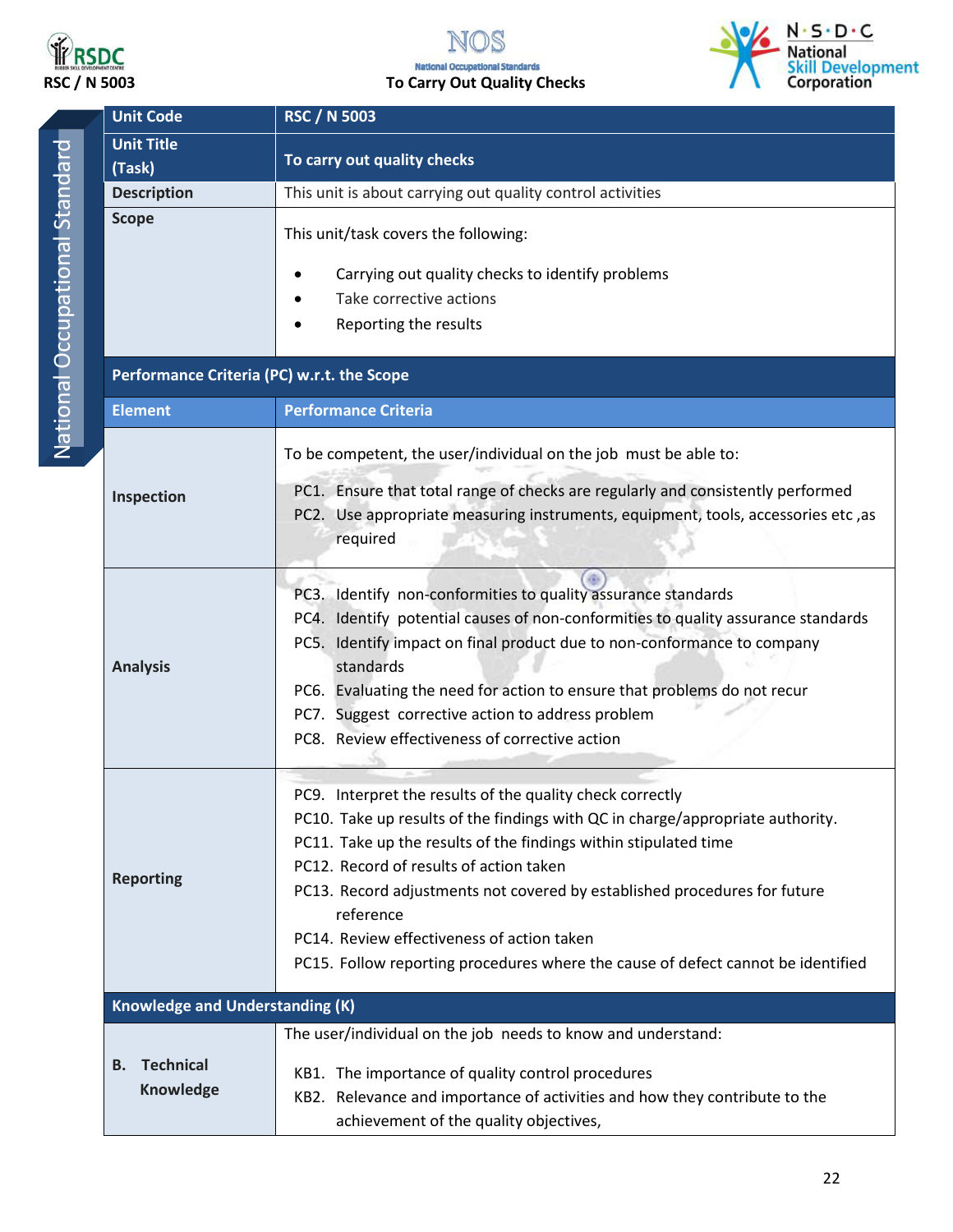





|                       | KB3. Proper procedure for selecting the material/product and performing quality                                                         |  |  |  |
|-----------------------|-----------------------------------------------------------------------------------------------------------------------------------------|--|--|--|
|                       | checks without affecting the material                                                                                                   |  |  |  |
|                       | KB4. Availability of work instructions, as necessary,                                                                                   |  |  |  |
|                       | KB5. Characteristics of the product/material                                                                                            |  |  |  |
|                       | KB6. Use of suitable equipment                                                                                                          |  |  |  |
|                       | KB7. Availability and use of monitoring and measuring devices,                                                                          |  |  |  |
|                       | KB8. Requirements of records                                                                                                            |  |  |  |
|                       | KB9. Importance of maintaining accurate up-to-date records                                                                              |  |  |  |
|                       | KB10. The need to report within the stipulated time<br>KB11. Implications of inaccurate measuring and testing instruments and equipment |  |  |  |
|                       |                                                                                                                                         |  |  |  |
|                       | KB12. The cost of non-conformance to quality standards                                                                                  |  |  |  |
|                       | KB13. Implications (impact on internal/external customers) of defective products,                                                       |  |  |  |
|                       | materials or components                                                                                                                 |  |  |  |
|                       |                                                                                                                                         |  |  |  |
| Skills (S)            |                                                                                                                                         |  |  |  |
|                       | <b>Writing Skills</b>                                                                                                                   |  |  |  |
|                       | The user/ individual on the job needs to know and understand how to:                                                                    |  |  |  |
|                       | SA1. Construct simple sentences and express ideas clearly through written                                                               |  |  |  |
|                       | communication                                                                                                                           |  |  |  |
|                       | SA2. Fill up appropriate technical forms, process charts, activity logs in required                                                     |  |  |  |
|                       | format of the company                                                                                                                   |  |  |  |
|                       | SA3. Write simple letters, mails, etc                                                                                                   |  |  |  |
|                       | SA4. Perform functional mathematical operations, including apply basic                                                                  |  |  |  |
|                       | mathematical principles, such as numbers and space, and techniques such as                                                              |  |  |  |
|                       | estimation and approximation, for practical purposes                                                                                    |  |  |  |
|                       | <b>Reading and Understanding Skills</b>                                                                                                 |  |  |  |
|                       |                                                                                                                                         |  |  |  |
|                       | The user/individual on the job needs to know and understand how to:                                                                     |  |  |  |
| A.Core Skills/        | SA5. Read and understand manuals, health and safety instructions, memos, reports,                                                       |  |  |  |
| <b>Generic Skills</b> | job cards etc                                                                                                                           |  |  |  |
|                       | SA6. Read images, graphs, diagrams                                                                                                      |  |  |  |
|                       | SA7. Understand the various coding systems as per company norms                                                                         |  |  |  |
|                       | <b>Oral Communication (Listening and Speaking skills)</b>                                                                               |  |  |  |
|                       | The user/individual on the job needs to know and understand how to:                                                                     |  |  |  |
|                       | SA8. Express statements, opinions or information clearly so that others can hear                                                        |  |  |  |
|                       | and understand                                                                                                                          |  |  |  |
|                       | SA9. Respond appropriately to any queries                                                                                               |  |  |  |
|                       | SA10. Communicate with supervisor                                                                                                       |  |  |  |
|                       | SA11. Communicate with upstream and downstream teams                                                                                    |  |  |  |
|                       | SA12. Work in a team and other behavioral skills required to support the small group                                                    |  |  |  |
|                       | activities (Quality Circle, Cross Functional Team, Suggestion Scheme)                                                                   |  |  |  |
|                       | <b>Integrity</b>                                                                                                                        |  |  |  |
|                       |                                                                                                                                         |  |  |  |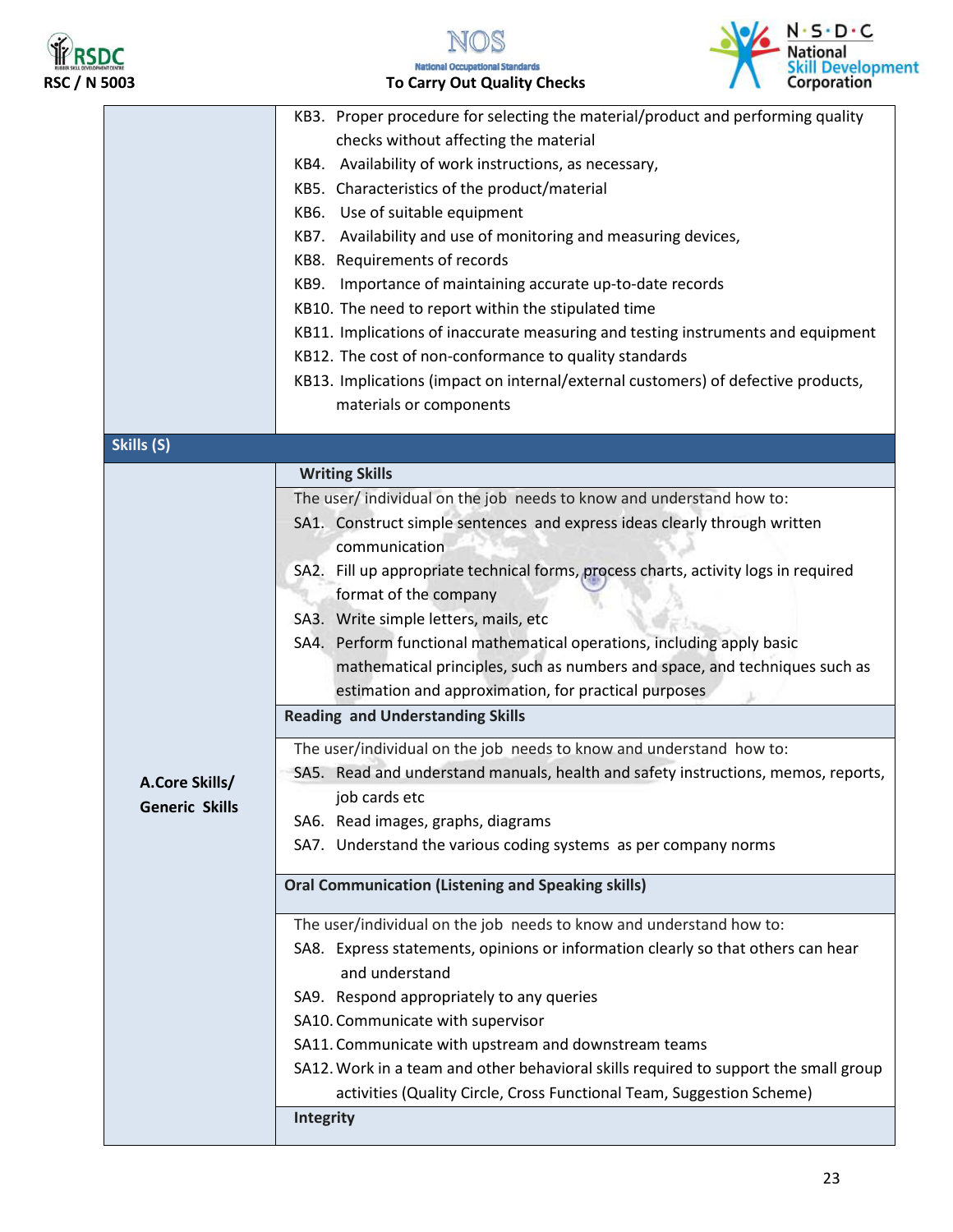





| The user/individual on the job needs to know and understand how to:                                  |
|------------------------------------------------------------------------------------------------------|
|                                                                                                      |
| SA13. Practice honesty with respect to company property and time                                     |
| SA14. Communicate with people in a form and manner and using language that is<br>open and respectful |
| SA15. Resolve any difficulties in relationships with colleagues, or get help from an                 |
| appropriate person, in a way that preserves goodwill and trust                                       |
| <b>Motivation</b>                                                                                    |
| The user/individual on the job needs to know and understand how to:                                  |
| SA16. Take responsibility for completing one's own work assignment                                   |
| SA17. Take initiative to enhance/learn skills in ones's area of work                                 |
| SA18. The capacity to learn from experience in a range of settings and scenarios and                 |
| the capacity to reflect on and analyse one's learning.                                               |
| SA19. Is open to new ways of doing things                                                            |
| SA20. The capacity to envisage and articulate personal goals; to develop strategies                  |
| and take action to achieve them.                                                                     |
| <b>Reliability</b>                                                                                   |
| The user/individual on the job needs to know and understand how to:                                  |
| SA21. Avoid absenteeism                                                                              |
| SA22. Act objectively, rather than impulsively or emotionally when faced with                        |
| difficult/stressful or emotional situations                                                          |
| SA23. Work in disciplined factory environment                                                        |
| SA24. Be punctual                                                                                    |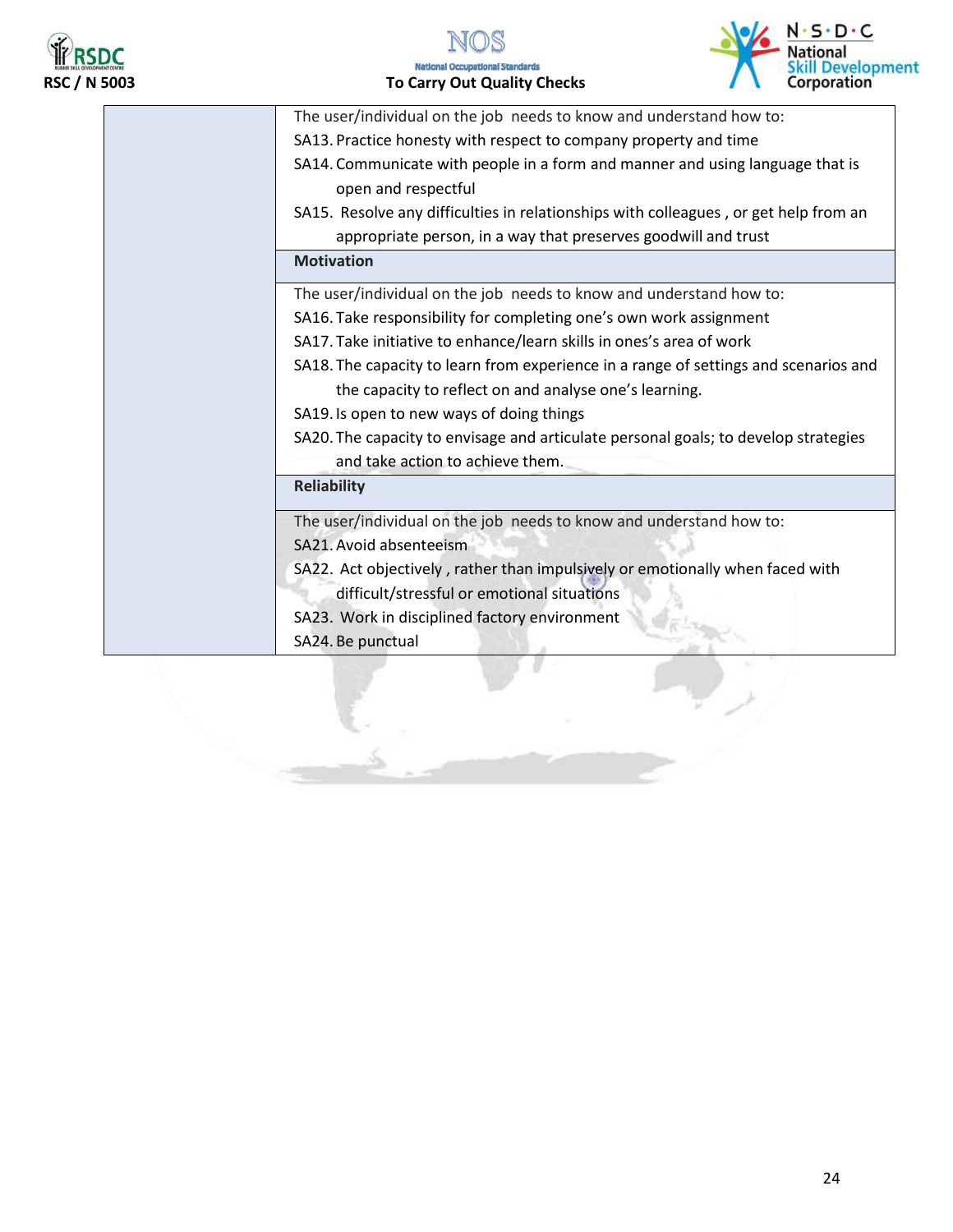



### **NOS Version Control**

| NOS Code                               | <b>RSC / N 5003</b>         |                         |          |
|----------------------------------------|-----------------------------|-------------------------|----------|
| Credits(NVEQF/NVQF/NSQF)<br>[OPTIONAL] |                             | Version number          | 1.0      |
| Industry                               | <b>Rubber Manufacturing</b> | <b>Drafted on</b>       | 04/06/13 |
| <b>Industry Sub-sector</b>             | <b>Tyre and Non-tyre</b>    | Last reviewed on        | 14/06/13 |
|                                        |                             | <b>Next review date</b> | 14/06/14 |

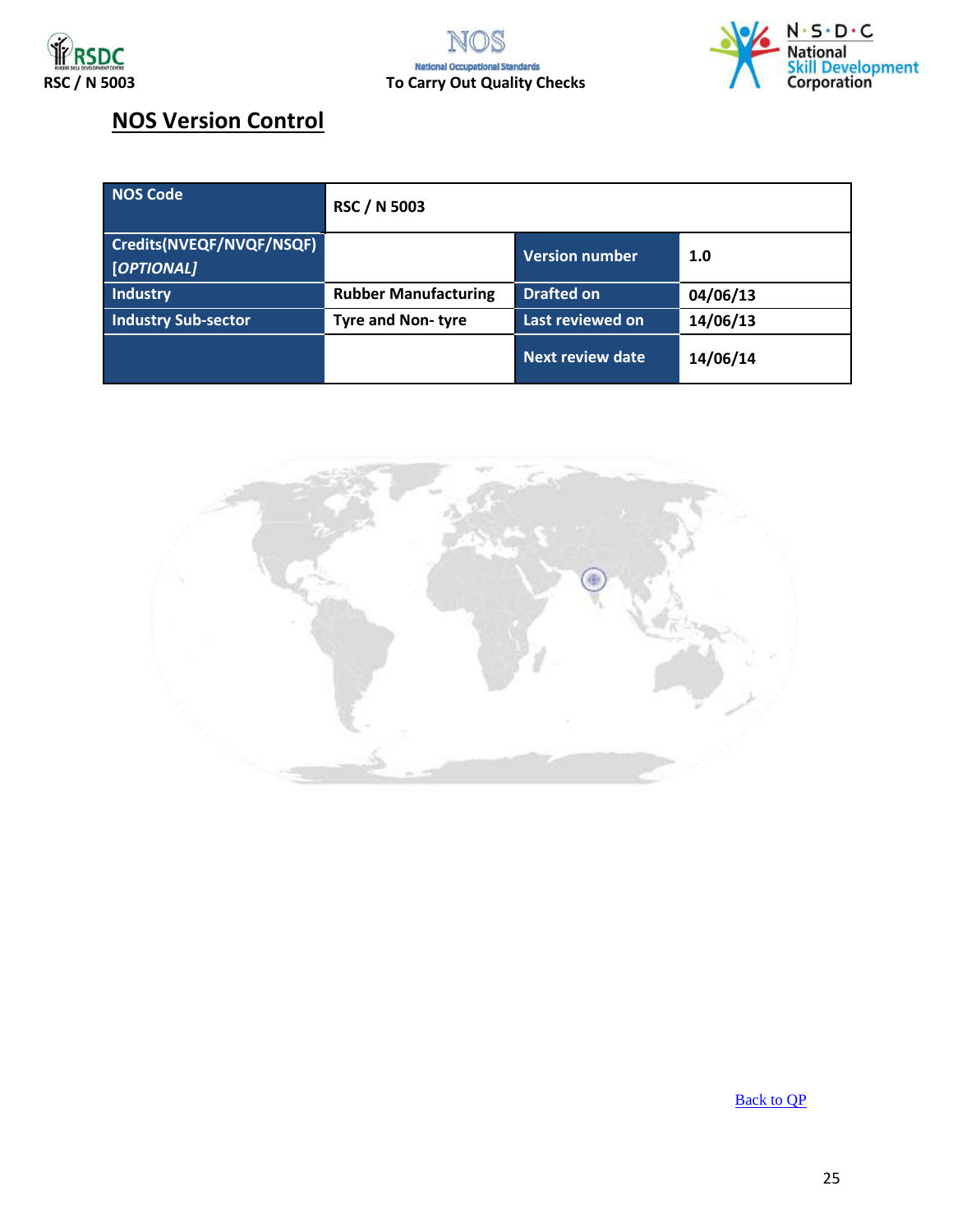



# <span id="page-25-1"></span>**National Occupational Standard**

<span id="page-25-0"></span>----------------------------------------------------------------------------------------------------------------------------------------



---------------------------------------------------------------------------------------------------------------------------------------

### **Overview**

**This unit is about problem identification and escalation**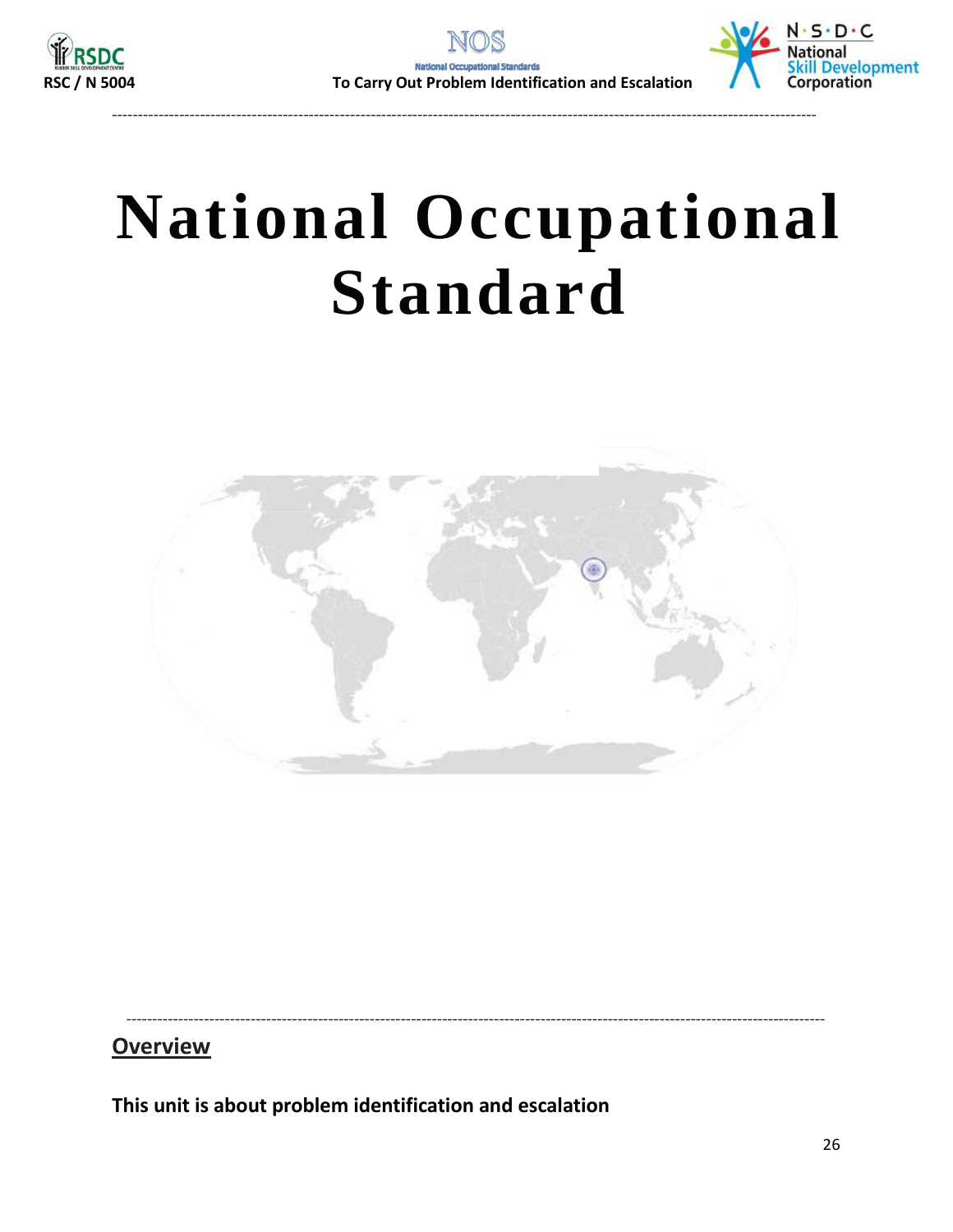

### **RSDC**<br>RSC / N 5004 To Carry Out Problem Identification and Escalation<br>To Carry Out Problem Identification and Escalation



| ï |
|---|
|   |
| I |
|   |
|   |
|   |
|   |
|   |
|   |
|   |
| I |
|   |
|   |
|   |
|   |
|   |
|   |
|   |
|   |
| ١ |
| ı |
|   |
|   |
| Ì |
|   |
|   |
|   |
|   |
|   |
|   |

| <b>Unit Code</b>                           | <b>RSC / N 5004</b>                                                                                                                                                                                                                                                                                                                                                                                                                                                                                                                                                                                                                                                    |  |  |  |
|--------------------------------------------|------------------------------------------------------------------------------------------------------------------------------------------------------------------------------------------------------------------------------------------------------------------------------------------------------------------------------------------------------------------------------------------------------------------------------------------------------------------------------------------------------------------------------------------------------------------------------------------------------------------------------------------------------------------------|--|--|--|
| <b>Unit Title</b>                          |                                                                                                                                                                                                                                                                                                                                                                                                                                                                                                                                                                                                                                                                        |  |  |  |
| (Task)                                     | To carry out problem identification and escalation                                                                                                                                                                                                                                                                                                                                                                                                                                                                                                                                                                                                                     |  |  |  |
| <b>Description</b>                         | This unit is about problem identification and escalation                                                                                                                                                                                                                                                                                                                                                                                                                                                                                                                                                                                                               |  |  |  |
| <b>Scope</b>                               | This unit/task covers the following:                                                                                                                                                                                                                                                                                                                                                                                                                                                                                                                                                                                                                                   |  |  |  |
|                                            | Identify problems across:                                                                                                                                                                                                                                                                                                                                                                                                                                                                                                                                                                                                                                              |  |  |  |
|                                            | Raw materials                                                                                                                                                                                                                                                                                                                                                                                                                                                                                                                                                                                                                                                          |  |  |  |
|                                            | Compounds                                                                                                                                                                                                                                                                                                                                                                                                                                                                                                                                                                                                                                                              |  |  |  |
|                                            | Product                                                                                                                                                                                                                                                                                                                                                                                                                                                                                                                                                                                                                                                                |  |  |  |
|                                            | Equipment                                                                                                                                                                                                                                                                                                                                                                                                                                                                                                                                                                                                                                                              |  |  |  |
|                                            | Others                                                                                                                                                                                                                                                                                                                                                                                                                                                                                                                                                                                                                                                                 |  |  |  |
|                                            | Identify solutions to problems                                                                                                                                                                                                                                                                                                                                                                                                                                                                                                                                                                                                                                         |  |  |  |
|                                            | Take corrective action                                                                                                                                                                                                                                                                                                                                                                                                                                                                                                                                                                                                                                                 |  |  |  |
|                                            | Escalation of unresolved identified problems                                                                                                                                                                                                                                                                                                                                                                                                                                                                                                                                                                                                                           |  |  |  |
| Performance Criteria (PC) w.r.t. the Scope |                                                                                                                                                                                                                                                                                                                                                                                                                                                                                                                                                                                                                                                                        |  |  |  |
| <b>Element</b>                             | <b>Performance Criteria</b>                                                                                                                                                                                                                                                                                                                                                                                                                                                                                                                                                                                                                                            |  |  |  |
| Problem<br><b>Identification</b>           | To be competent, the user/individual on the job must be able to:<br>PC1. Identify defects/indicators of problems<br>PC2. Identify any wrong practices that may lead to problems<br>PC3. Identify practices that may impact the final product quality<br>PC4. Identify if the problem has occurred before<br>PC5. Identify other operations that might be impacted by the problem<br>PC6. Ensure that no delays are caused as a result of failure to escalate problems                                                                                                                                                                                                  |  |  |  |
| <b>Necessary Action</b>                    | PC7. Take appropriate materials and sample, conduct tests and evaluate results to<br>establish reasons to confirm suspected reasons for non-conformance (where<br>required)<br>PC8. Consider possible reasons for identification of problems<br>PC9. Consider applicable corrections and formulate corrective action<br>PC10. Formulate action in a timely manner<br>PC11. Communicate problem/remedial action to appropriate parties<br>PC12. Take corrective action in a timely manner<br>PC13. Take corrective action for problems identified according to the company<br>procedure<br>PC14. Report/document problem and corrective action in an appropriate manner |  |  |  |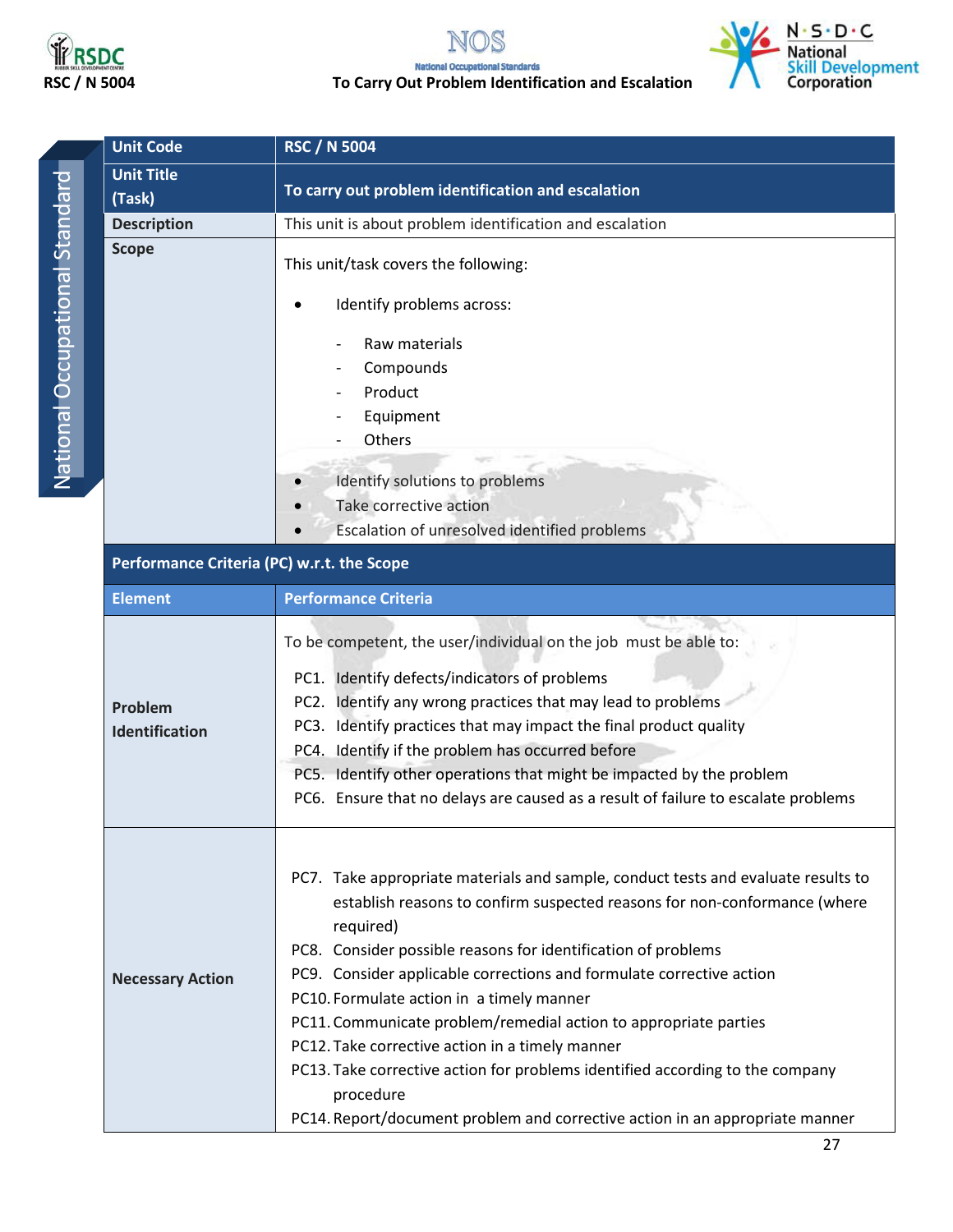



**RSDC**<br>RSC / N 5004 **RSC / N** 5004 **RSC / N** 5004 **RSC / N** 5004 **To Carry Out Problem Identification and Escalation** 

|                                        | PC15. Monitor corrective action                                                          |  |  |
|----------------------------------------|------------------------------------------------------------------------------------------|--|--|
|                                        | PC16. Evaluate implementation of corrective action taken to determine if the             |  |  |
|                                        | problem has been resolved                                                                |  |  |
|                                        | PC17. Ensure that corrective action selected is viable and practical                     |  |  |
|                                        | PC18. Ensure that correct solution is identified to an identified problem                |  |  |
|                                        | PC19. Take corrective action for problems identified according to the company            |  |  |
|                                        | procedures                                                                               |  |  |
|                                        | PC20. Ensure that no delays are caused as a result of failure to take necessary action   |  |  |
|                                        | PC21. Escalate problem as per laid down escalation matrix                                |  |  |
|                                        | PC22. Escalate the problem within stipulated time                                        |  |  |
| <b>Problem Escalation</b>              | PC23. Escalate the problem in an appropriate manner                                      |  |  |
|                                        | PC24. Ensure that no delays are caused as a result of failure to escalate problems       |  |  |
| <b>Knowledge and Understanding (K)</b> |                                                                                          |  |  |
|                                        | The user/individual on the job needs to know and understand:                             |  |  |
|                                        |                                                                                          |  |  |
|                                        | KB1. Indicators of problems                                                              |  |  |
|                                        | KB2. The working of the equipment and accessories (if applicable)                        |  |  |
|                                        | KB3. The impact of operations on the user and equipment( if applicable)                  |  |  |
|                                        | KB4. The impact of operations on the final product (if applicable)                       |  |  |
|                                        | KB5. The effect of not rectifying the problems identified                                |  |  |
|                                        | KB6. The reason for the occurrence of previous problems                                  |  |  |
| <b>B.</b> Technical                    | KB7. Measures and steps that have been taken to address the previous problems            |  |  |
| Knowledge                              | KB8. Possible solutions for various problems                                             |  |  |
|                                        | KB9. The correct method for carrying out corrective actions outlined for each<br>problem |  |  |
|                                        | KB10. The impact of not carrying out the corrective actions                              |  |  |
|                                        | KB11. The documentation procedure for recording such problems, as per company<br>norms   |  |  |
|                                        | KB12. The escalation matrix for reporting problems                                       |  |  |
|                                        | KB13. Escalation matrix for reporting unresolved problems                                |  |  |
|                                        | KB14. The time frame within which in which each problem needs to be escalated            |  |  |
|                                        | KB15. Manner in which each problem needs to be escalated                                 |  |  |
| Skills (S)                             |                                                                                          |  |  |
|                                        | <b>Writing Skills</b>                                                                    |  |  |
| A. Core Skills/                        | The user/ individual on the job needs to know and understand how to:                     |  |  |
|                                        | SA1. Construct simple sentences and express ideas clearly through written                |  |  |
| <b>Generic Skills</b>                  | communication                                                                            |  |  |
|                                        | SA2. Fill up appropriate technical forms, process charts, activity logs in required      |  |  |
|                                        | format of the company                                                                    |  |  |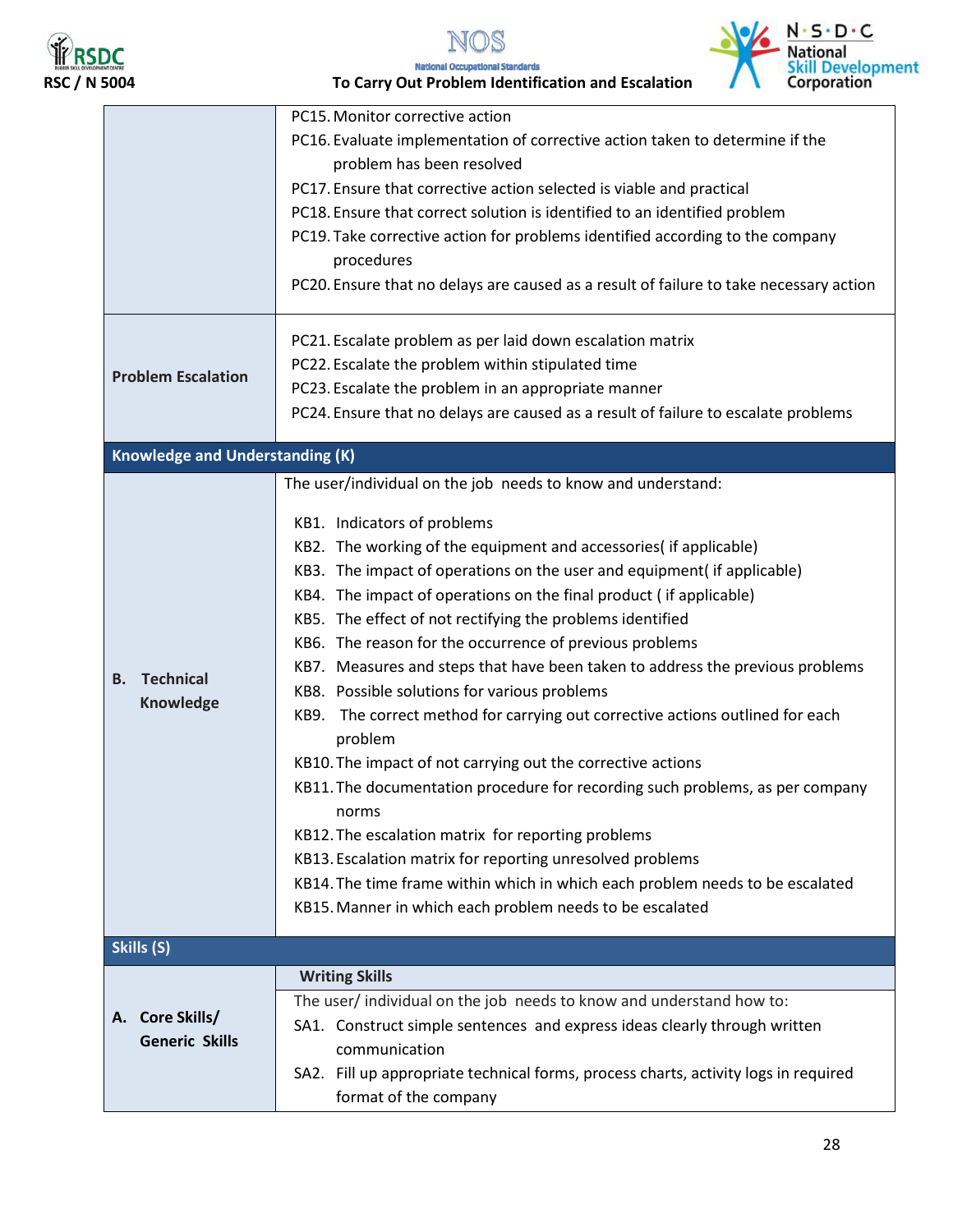

NOS





|                     | $N \cdot 5 \cdot U \cdot C$<br><b>National</b>                                                                                        |  |  |  |
|---------------------|---------------------------------------------------------------------------------------------------------------------------------------|--|--|--|
| <b>RSC / N 5004</b> | <b>Skill Developme</b><br>Corporation<br><b>National Occupational Standards</b><br>To Carry Out Problem Identification and Escalation |  |  |  |
|                     | SA3. Write simple letters, mails, etc                                                                                                 |  |  |  |
|                     | SA4. Perform functional mathematical operations, including apply basic                                                                |  |  |  |
|                     | mathematical principles, such as numbers and space, and techniques such as                                                            |  |  |  |
|                     | estimation and approximation, for practical purposes                                                                                  |  |  |  |
|                     | <b>Reading and Understanding Skills</b>                                                                                               |  |  |  |
|                     | The user/individual on the job needs to know and understand how to:                                                                   |  |  |  |
|                     | SA5. Read and understand manuals, health and safety instructions, memos, reports,                                                     |  |  |  |
|                     | job cards etc                                                                                                                         |  |  |  |
|                     | SA6. Read images, graphs, diagrams                                                                                                    |  |  |  |
|                     | SA7. Understand the various coding systems as per company norms                                                                       |  |  |  |
|                     | <b>Oral Communication (Listening and Speaking skills)</b>                                                                             |  |  |  |
|                     | The user/individual on the job needs to know and understand how to:                                                                   |  |  |  |
|                     | SA8. Express statements, opinions or information clearly so that others can hear                                                      |  |  |  |
|                     | and understand                                                                                                                        |  |  |  |
|                     | SA9. Respond appropriately to any queries                                                                                             |  |  |  |
|                     | SA10. Communicate with supervisor                                                                                                     |  |  |  |
|                     | SA11. Communicate with upstream and downstream teams                                                                                  |  |  |  |
|                     | SA12. Work in a team and other behavioral skills required to support the small group                                                  |  |  |  |
|                     | activities (Quality Circle, Cross Functional Team, Suggestion Scheme)                                                                 |  |  |  |
|                     | Integrity                                                                                                                             |  |  |  |
|                     | The user/individual on the job needs to know and understand how to:                                                                   |  |  |  |
|                     | SA13. Practice honesty with respect to company property and time                                                                      |  |  |  |
|                     | SA14. Communicate with people in a form and manner and using language that is                                                         |  |  |  |
|                     | open and respectful                                                                                                                   |  |  |  |
|                     | SA15. Resolve any difficulties in relationships with colleagues, or get help from an                                                  |  |  |  |
|                     | appropriate person, in a way that preserves goodwill and trust                                                                        |  |  |  |
|                     | <b>Motivation</b>                                                                                                                     |  |  |  |
|                     | The user/individual on the job needs to know and understand how to:                                                                   |  |  |  |
|                     | SA16. Take responsibility for completing one's own work assignment                                                                    |  |  |  |
|                     | SA17. Take initiative to enhance/learn skills in ones's area of work                                                                  |  |  |  |
|                     | SA18. The capacity to learn from experience in a range of settings and scenarios and                                                  |  |  |  |
|                     | the capacity to reflect on and analyse one's learning.                                                                                |  |  |  |
|                     | SA19. Is open to new ways of doing things                                                                                             |  |  |  |
|                     | SA20. The capacity to envisage and articulate personal goals; to develop strategies                                                   |  |  |  |
|                     | and take action to achieve them.                                                                                                      |  |  |  |
|                     | <b>Reliability</b>                                                                                                                    |  |  |  |
|                     | The user/individual on the job needs to know and understand how to:                                                                   |  |  |  |
|                     | SA21. Avoid absenteeism                                                                                                               |  |  |  |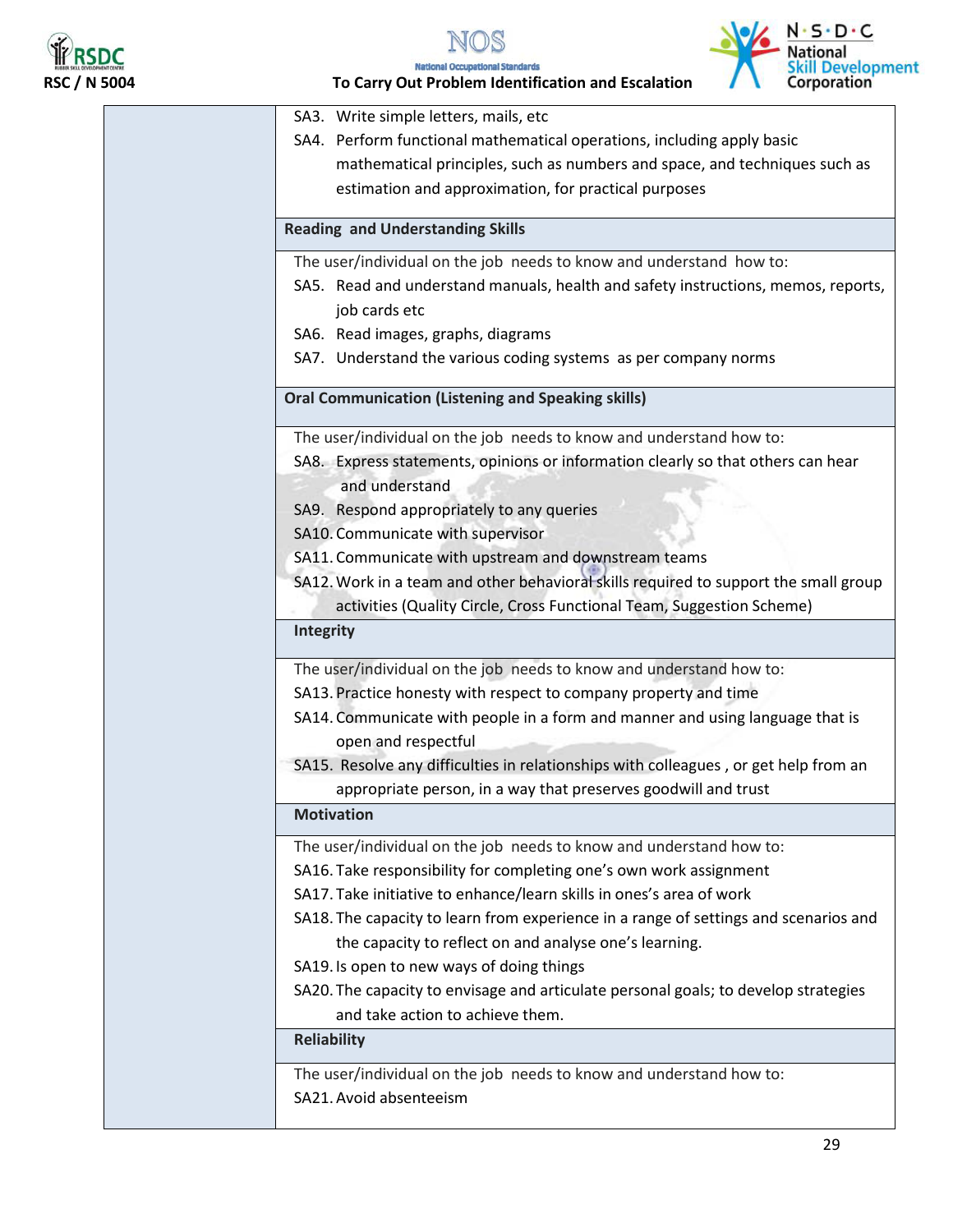





| SA22. Act objectively, rather than impulsively or emotionally when faced with |
|-------------------------------------------------------------------------------|
| difficult/stressful or emotional situations                                   |
| SA23. Work in disciplined factory environment                                 |
| SA24. Be punctual                                                             |